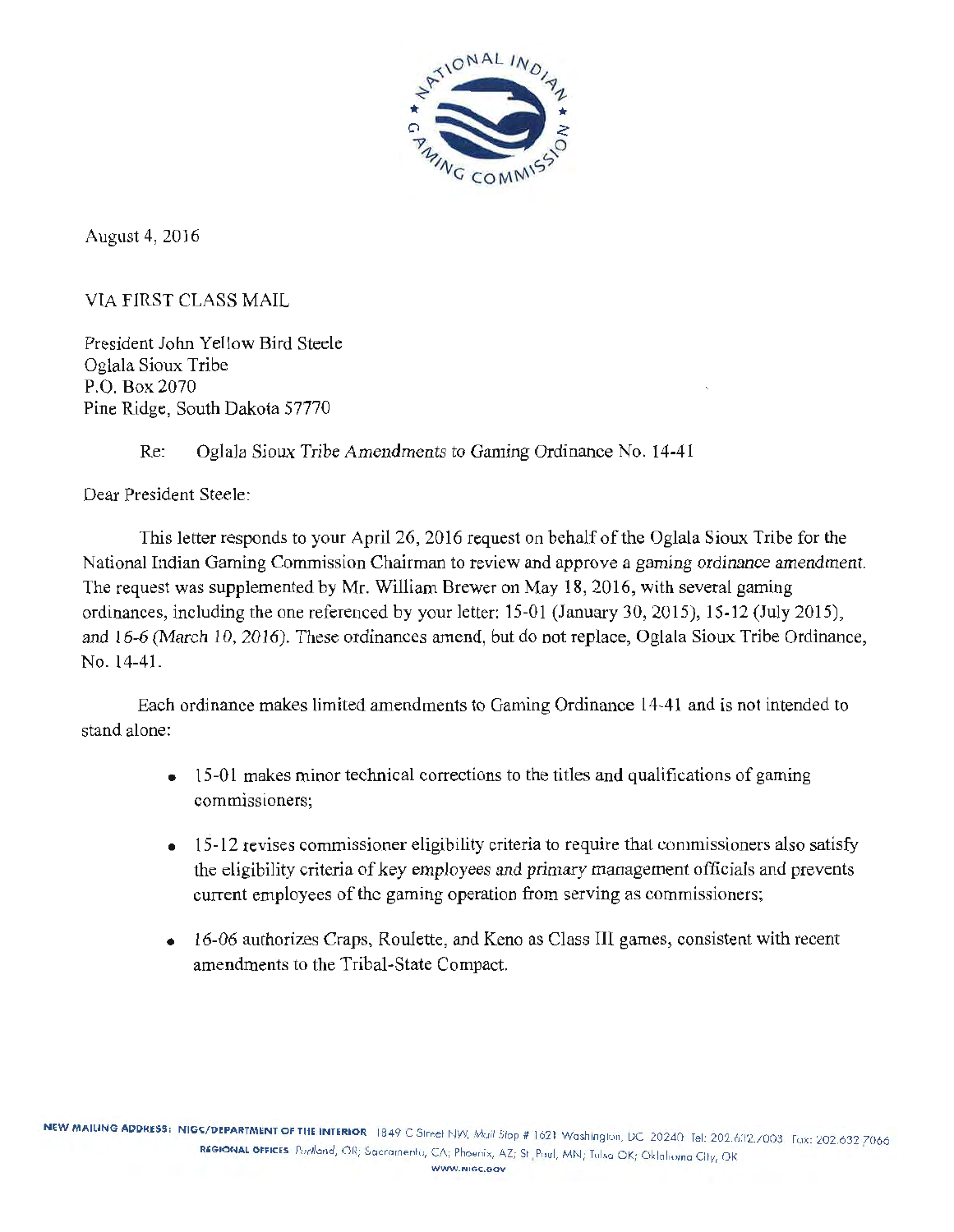President John Yellow Bird Steele Oglala Sioux Tribe Re: Oglala Sioux Tribe Amendments to Gaming Ordinance No. 14-41 Page 2 of 2

I note that two of these resolutions dates back to early 2015. I remind the Tribe that NIGC regulations require ordinance amendments to be submitted within 15 days after adoption by the Tribe.<sup>1</sup> Please keep this in mind going forward.

The gaming ordinances are approved as they are consistent with the requirements of the Indian Gaming Regulatory Act and NIGC regulations. If you have any questions concerning this letter or the ordinance review process, please contact Jennifer Lawson at (202) 632-7003.

Sincerely,

Quedar Davida Chili

Jonodev O. Chaudhuri Chairman

cc: William Brewer, Oglala Sioux Tribal Gaming Commission

I 25 C.F.R. *§* 522.J(b)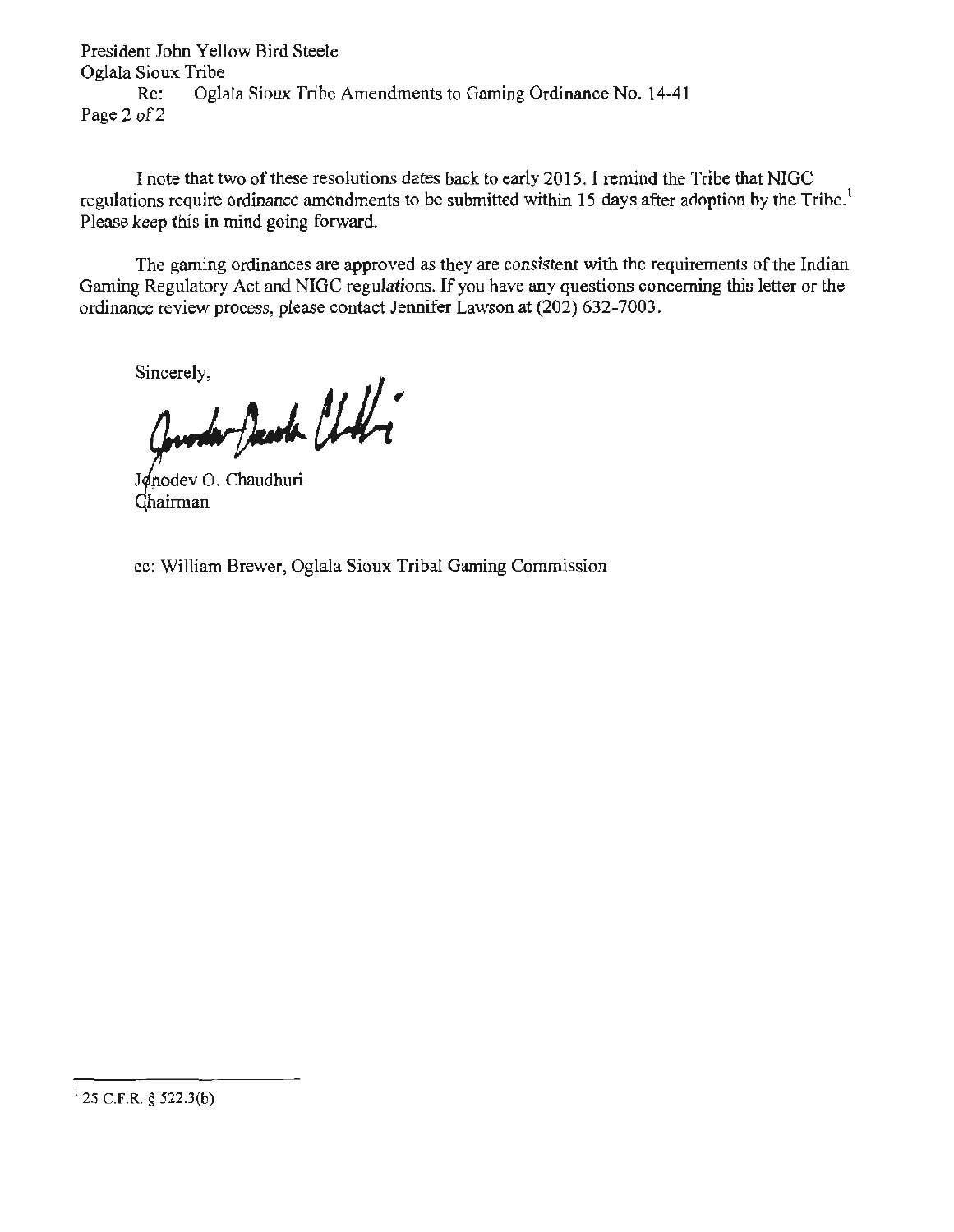RESOLUTION NO. 15-71

### RESOLUTION ON THE OGLALA SIOUX THIBAL COUNCIL OF THE OGLALA SIOUX TRUBE (An Unincorporated Tribe)

RESOLUTION OF THE OGLALA SIOUX TRIBAL COUNCIL APPOINTIME A 3-MEMBER GAMING COMMISSION FOR THE PRAIRIE WIND CASINO FOR THE 2014 2016 TERM.

WHEREAS, the Oglala Sioux Tribe adopted its feder illy approved Constitution and By-Laws by referendum vote on December 14, 1935, in<br>accordance with section 16 of the Indian Regrganization act of 1934, and

WHEREAS, under the OST Constitution the Oglala siout Tribal Council is the governing body upon the Pine Ridge Indian Reservation, and

WHERAS, the Oglala Sioux Tribe did enter into a gaming compact under which the Oglala Sioux Tribe conducts daming upon the Pine Ridge Indian Reservation, and

WHEREAS, the Oglala Sioux Tribal Council did adopt prdimance No.<br>14-17 under which the Oglala Sioux Tribe did approve a new gaming ordinance for gaming upon the Pine Ridge Indian Reservation, and

WHEREAS, Ordinance No.  $14-17$  at Part 2 Regulations, II Gaming Commission, the Oglala Sioux Tribe did create a gaming commission which consists of three members, and that the initial three individuals appointed under this ordinance terms of service shall expire when new commissioners are elected during the 2016 Oglaila Sioux Tribal elections, and

WHEREAS, the Oglala Sioux Election Commission was directed to receive the letters of intent from prospective candidates, do the criminal background checks and hair follicle tests on bandidates and to forward the list of candidates to the Oglala Sioux ritbal Council for their action, and

WHEREAS, the Oglala Sioux Tribe Election Commission has completed the duties as directed and did forward the prospective candidates names to the Oglala Sioux Tribal Council for their appointment, now

THEREFORE BE IT RESOLVED, that the Oglala Sioux Tribal Council of the Oglala Sioux Tribe does hereby appdint after a thoroughly interview process, Mary Felicia, Philip Good Crow, and Warren Cross, as commissioners to the Oglala Sioux Tribe Gaming Commission, and

**EE/6Z**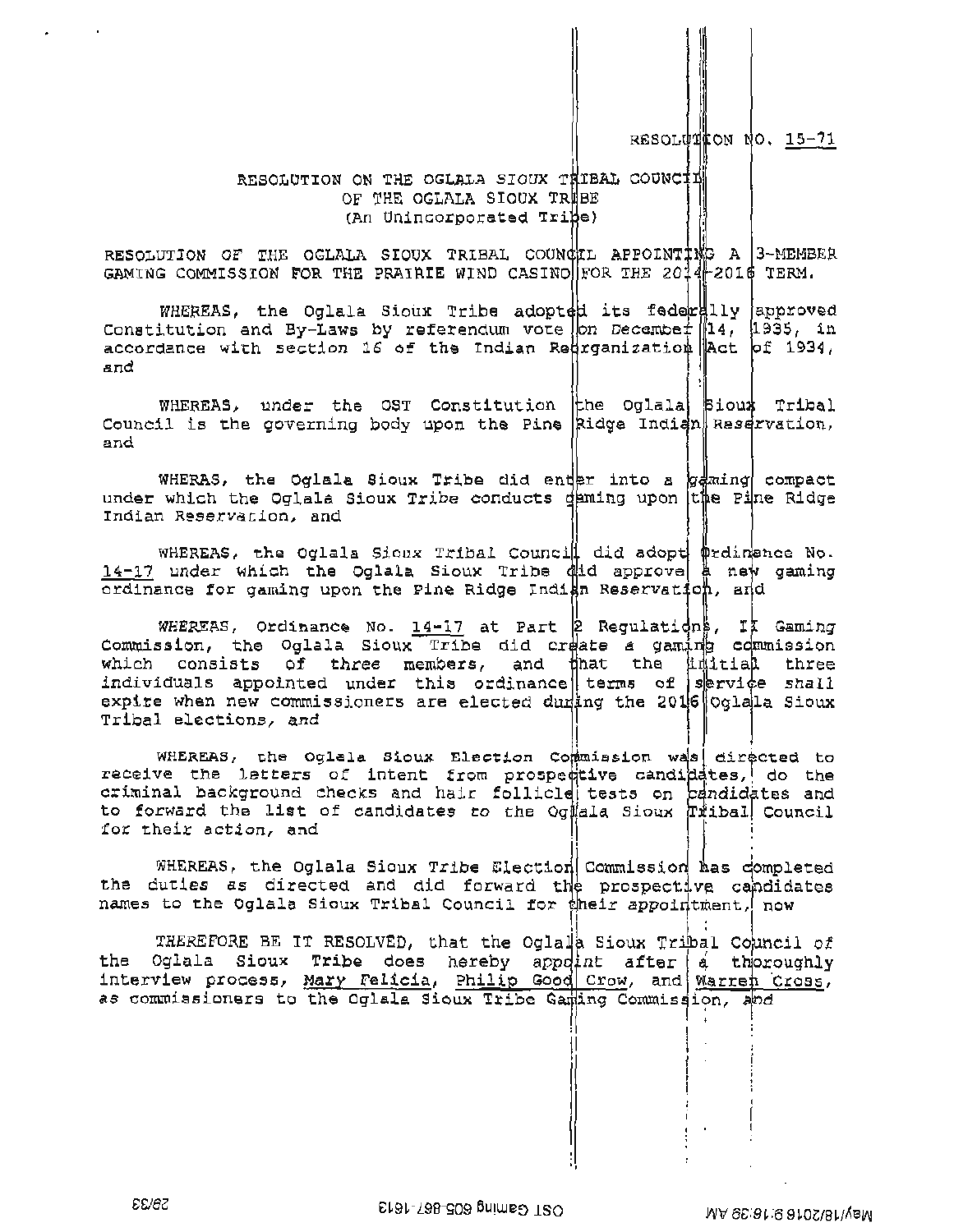RESOLUTION NO. 15-71 ~age Two

 $\sim$  .

BE IT FURTHER RESOLVED, that the indiviruals appointed as Oglala Sioux Gaming Commissioners terms of office shall expire once an election is held for the commissioner positions during the 2016 Oglala Sioux Tribal eleetions.

### j:  $C-E-R-T-T-F-L-C-A-T-T-0-N$

I, as undersigned Secretary of the Oglala Si $\frac{1}{2}$ ux Tribal Council of the Oglala Sioux Tribe, hereby certify that this Resolution was adopted by the vote of: 16 For; 0 Against; 0 Abstain; 0 Not Voting; during a REGULAR SESSION held on the  $1^{st}$  day of APRIL, 2015.

I; ule RHONDA TWO

 $\frac{1}{2}$  .

3500

 $\frac{1}{2}$ :

**Secretary** Oglala Sioux Tribe

A-T-T-E-S-T:

Uhrman Form Bean<br>JOHN YELLOW BIRD STEELE<br>President

OF-JOHN YELLOW BIR<br>President Oglala Sioux Tribe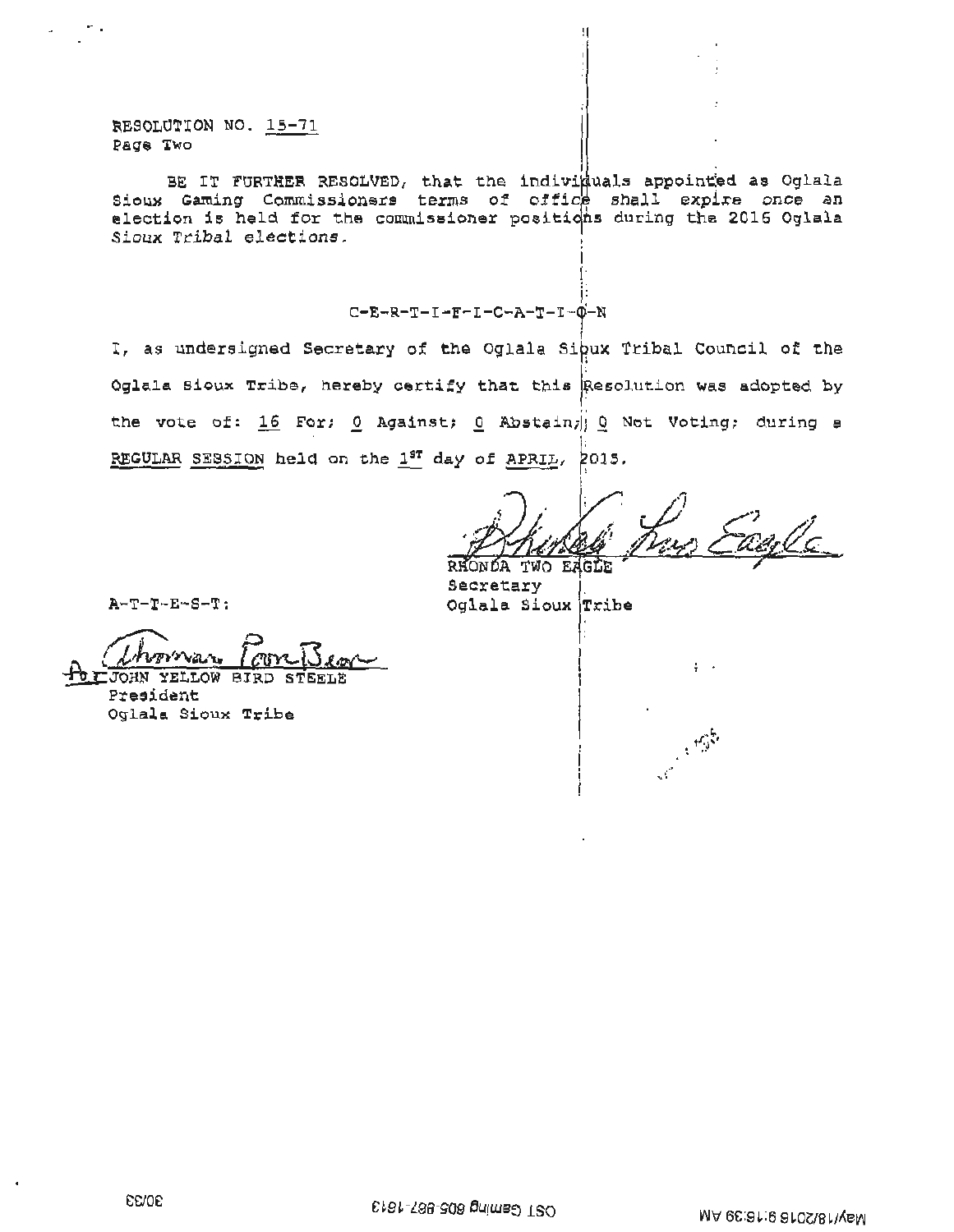#### ORDINANCE OF THE OGLALA SIOUX TRIBAL COUNCIL OF THE OGLALA SIOUX TRIBE (An Unincorporated Tribe)

ORDINANCE OF THE OGLALA SIOUX TRIBAL COUNCIL OF THE OGLALA SIOUX TRIBE TO ENACT THE TRIBAL GAMING REGULATORY ORDINANCE OF THE OGLALA SIOUX TRIBE TO AUTHORIZE, GOVERN AND REGULATE THE OPERATION OF CLASS II GAMING AND CLASS III GAMING, CONSISTENT WITH THE TRIBAL-STATE COMPACT WITH THE STATE OF SOUTH DAKOTA, ON THE TRIBE'S INDIAN LANDS IN COMPLIANCE WITH THE INDIAN GAMING REGULATORY ACT, 25 U.S.C. SECTIONS 2701 ET SEO.

WHEREAS, the Oglala Sioux Tribe has adopted its Constitution and By-Laws by referendum vote on December 14, 1935, in accordance with Section 16 of the Indian Reorganization Act of 1934 (25 U.S.C. § 476), and under Article III of the Constitution, the Oglala Sioux Tribal Council is the governing body of the Oglala Sioux Tribe, and

WHEREAS, the Tribal Council has power to protect and promote the health and general welfare of the Oglala Sioux Tribe and its membership, pursuant to Article IV, Section 1(w), of the Tribal Constitution, and

WHEREAS, the Tribal Council has the power to manage the economic affairs of the Tribe and to regulate the conduct of trade and the use and disposition of property on the Pine Ridge Indian Reservation, pursuant to Article IV, Sections 1(t) and 1(m), of the Tribal Constitution, and

WHEREAS, the Tribal Council has power over the use, disposition, sale, lease, or encumbrance of tribal lands, pursuant to Article IV, Section 1(c), and Article X of the Tribal Constitution, and

WHEREAS, the Tribal Council of the Oglala Sioux Tribe desires to enact the Tribal Gaming Regulatory Ordinance Of The Oglala Sioux Tribe to authorize, govern and requiate the operation of Class II Gaming And Class III Gaming, consistent with the Tribal-State Compact With the State of South Dakota, on the tribe's Indian lands in compliance with the Indian Gaming Regulatory Act, 25 U.S.C. Sections 2701 et seg., now

THEREFORE BE IT RESOLVED, that the Tribal Council of the Oglala Sioux Tribe enacts the attached Tribal Gaming Regulatory Ordinance Of The Oglala Sioux Tribe to authorize, govern and regulate the operation of Class II Gaming And Class III Gaming, consistent with the Tribal-State Compact With the State of South Dakota, on the tribe's Indian lands in compliance with the Indian Gaming Regulatory Act, 25 U.S.C. Sections 2701 et seg.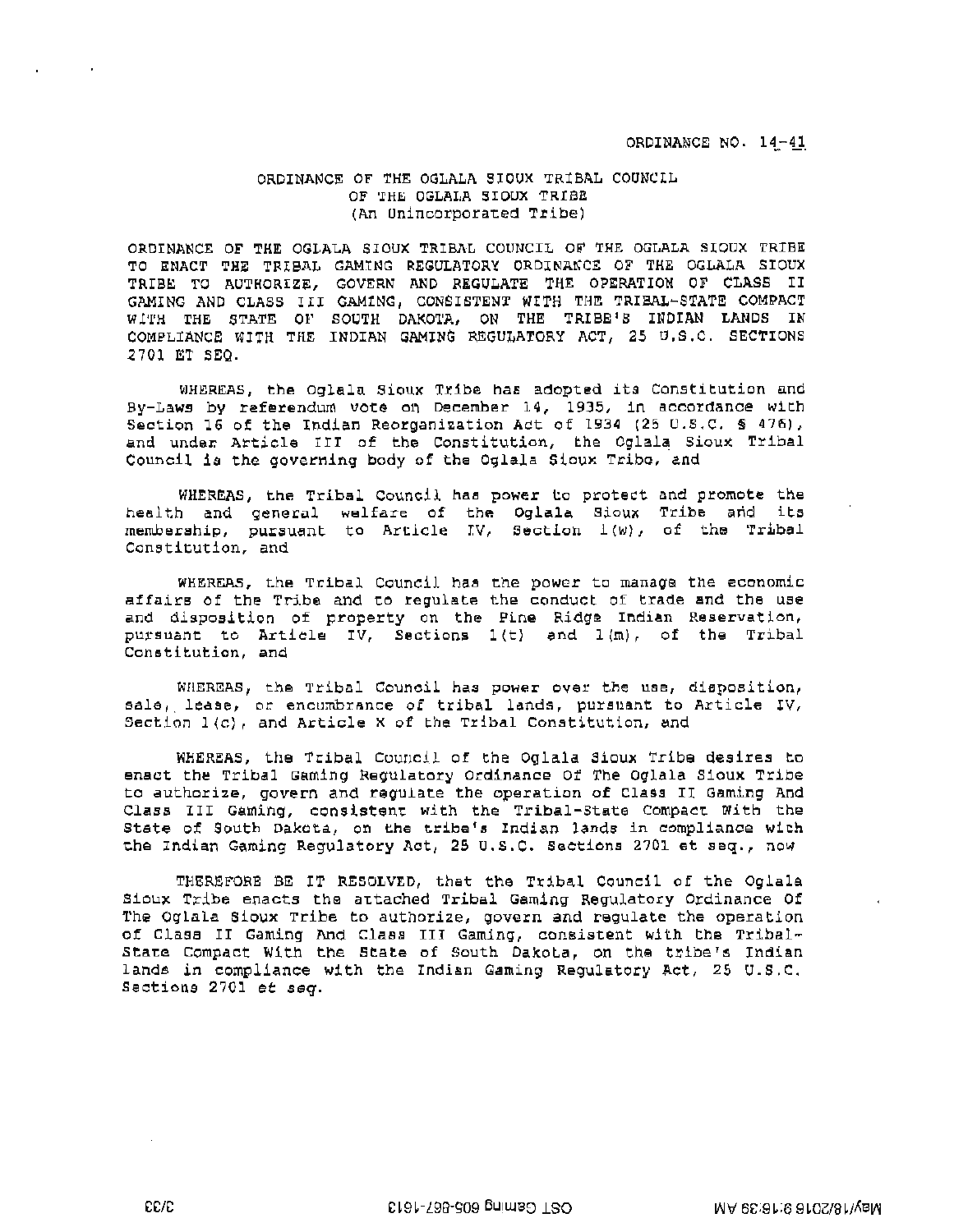ORDINANCE NO. 14-41 Page Two

#### $C - E - R - T - I - F - I - C - A - T - I - O - N$

I, as the undersigned Secretary of the Oglaia Sioux Tribal Council of the Oglala Sioux Tribe, hereby certify that this Ordinance was adopted by a vote of: 13 For; 0 Against; 0 Abstain; and 1 Not Voting; during a REGULAR SESSION held on the 25TH day of NOVEMBER. 2014.

Secretary Oglala Sicux Tribe

 $A-T-T-E-S-T:$ 

Bear i<br>Sala FOR BRYAN V. BREWER

President Oglala Sioux Tribe

 $\mathbb{C}^{n^{\gamma-1}}$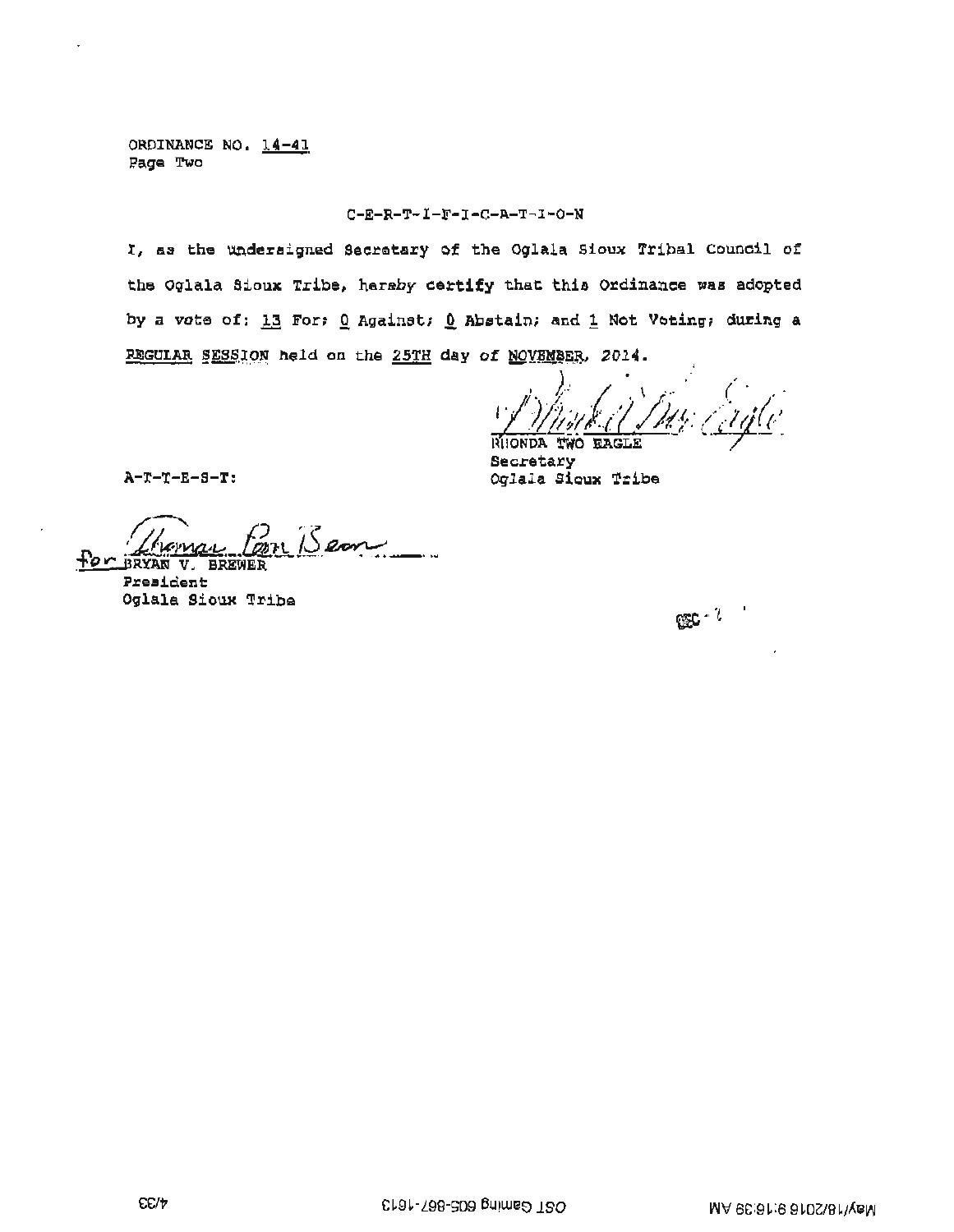#### OGLALA SIOUX TRIBE GAMJNG ORDINANCE

#### Section 1. Purpose.

The Oglala Sioux Tribe ls a Federally recognlzed lnd!an tribe vested with inherent sovereign authority over its members and territory, and with its right of self-government guaranteed and Indian lands reserved as a "permanent home" by the 1868 Sioux Nation Treaty and the 1851 Port Laramie Treaty with the Sioux.

The Oglala Sioux Tribe adopted our Constitution and By-Laws pursuant to the lndian Reorganizatton Act of 19 34, 25 U.S.C, Section 476, establishing the Tribal Council as the governing body of the Tribe, with authority to promote tribal general welfare, to manage economic affairs, to regulate the use of Indian lands and to enact legislation ln furtherance of its sovereign authority,

The Tribal Council of the Oglala Sicux Ttibe, empowered by our Constitution and By-Laws to enact ordinances, hereby enacts this ordlnance to promote trJbal economic development, self-sufficiency and sovereignty; to shield the operation of gaming from organized crime and corrupting influences; and to ensure that gaming is conducted fairly and honestly by both the operator and players.

#### Section 2. Title and Applicability.

This ordinance shall be known as, "The Oglala Sioux Tribe Gaming Ordinance." Ordinance provisions concerning the application of the Tribal-State Class III Gaming Compact (and any state laws and regulations applicable pursuant to the Compact) shall apply only to Class III gaming. All other provisions of this ordinance shall apply to both Class ll and Class 1Il Indian gaming, unless specifically indicated otherwise.

# Section 3. Definitions; Liberal Interpretation; Severability.

The terms used In the Oglala Sioux Tribe Gaming Ordinance shalJ have the same meaning as those terms used in the NIGC Bulletin No. 2014-2, Revised Model Gaming Ordinance (May 5, 2014) as adapted and made applicable to the Oglala Sioux Tribe. See Appendix *Ai* ReVised Model Gaming Ordinance.

The terms "Class I, Class II and Class III gaming" shall be defined as those terms are defined in the Indian Gaming Regulatory Act and the National Indian Gaming Commission ("NIGC") Regulations. See 25 U.S.C. *§§* 2703(6), (7), and (8).

More generally, the terms used in this ordinance shall be construed according to their plain meaning and by reference to the Indian Gaming Regulatory Act, the Tribal-State Compact, and NIGC Regulations.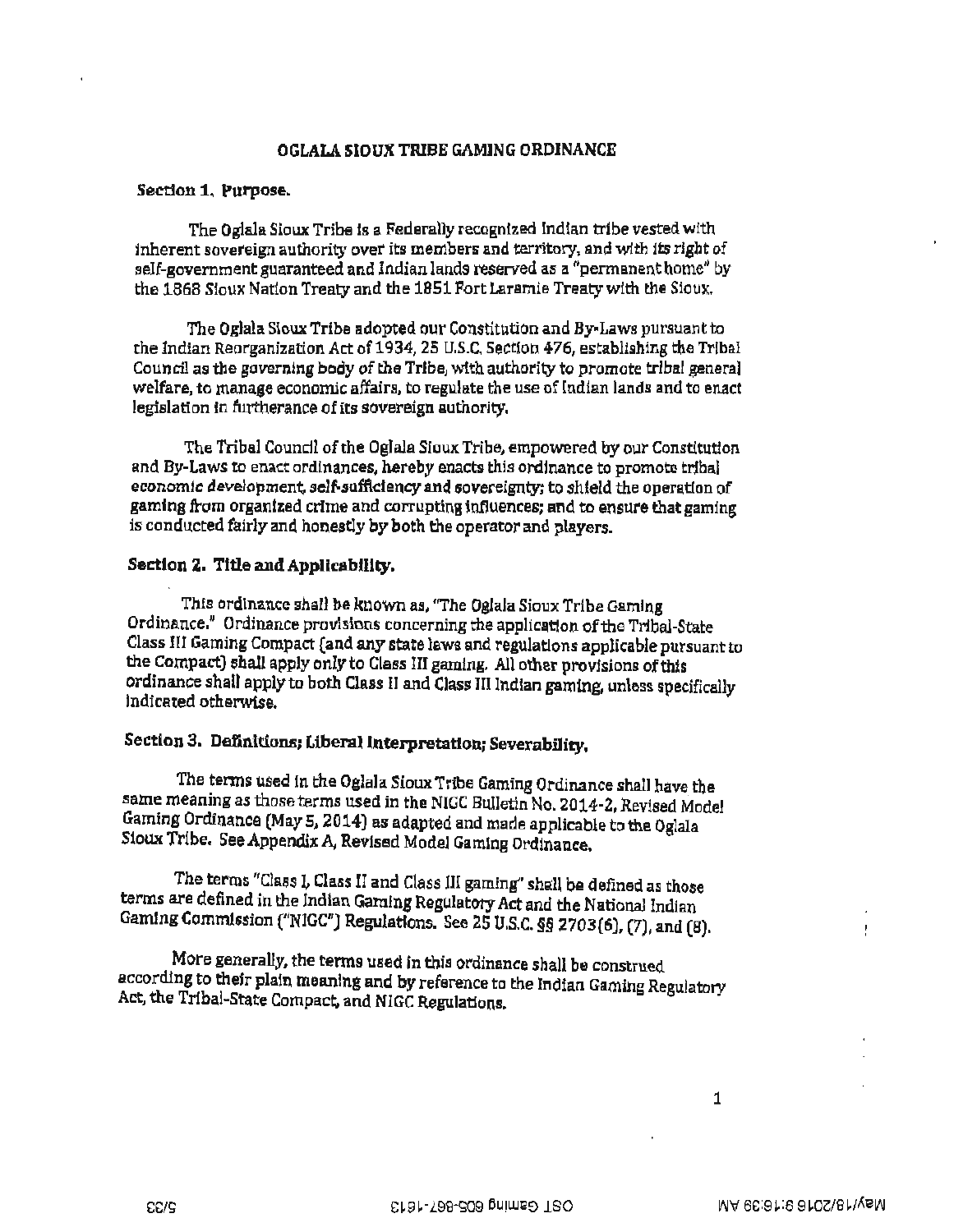This Gaming Ordinance shall be ]lberally construed to benefit the welfare of the Oglala Sioux Tribe in a manner cons1stent with the lndian Gaming Regulatory Act, tribal law, and the Oglala Sioux Tribal-State Compact. The Gaming Ordinance shall be construed in a manner to preserve the inherent sovereign authority of the Ogiala Sioux Trlbe. The provisions of this Ordinance are severable, and should any provision (or any application of any provision be deemed invalid) the balance of the Ordinance shall remain in force and effect.

Prior Gaming Regulatory Ordinances and Resolutions of the Oglala Sioux Tribe are repealed, including No. 93-17 and No. 94·01.

### Section 4. Gaming Authorized.

Class II and Class III gaming are authorized to be conducted on the Tribe's Indian lands, provided such gaming is conducted in accordance with this ordinance, the Indian Gaming Regulatory Act, the NIGC's regulations, any other applicable laws and regulations, and in regard to Class III gaming, the Tribal-State Compact.

### Section S. Compliance with Federal Law

It shall be the policy of the Oglala Sioux Tribe to comply with all applicable federal laws, lncluding the Bank Secrecy Act, 31 U.S.C. § 5311 *et seq.,* and the Tribe shall establish appropriate regulatory rules, regulations, and procedures to ensure such compliance.

#### Section 6. Agent for Service of Process; Secretary of the Tribe.

The Oglala Sioux Tribe designates the Secretary of the Trlbe located at Secretary, Oglala Sioux Tribe, P.O. Box 2070, Pine Ridge, SD 57770, phone (605) 867-5821 as the agent for service of any official determination, order or notice of violatton issued by the National Indian Gaming Commission or the United States.

### Section 7. Ownership of Gaming.

The Oglala Sioux Tribe shall have the sole proprtetary interest in and responsibility for the conduct of any gaming operation authorized by this ordinance.

#### Section 8. Use of Net Gaming Revenues.

A. Net revenues generated by the Oglala Sioux Trihe through Class ll and Class III Indian gaming shall be used only for the following purposes:

- 1. To fund Tribal government operations or programs;
- 2. To provide for the general welfare of the Tribe and its members;
- 3. To promote Tribal economic development;
- 4. To donate to charitable organizations; or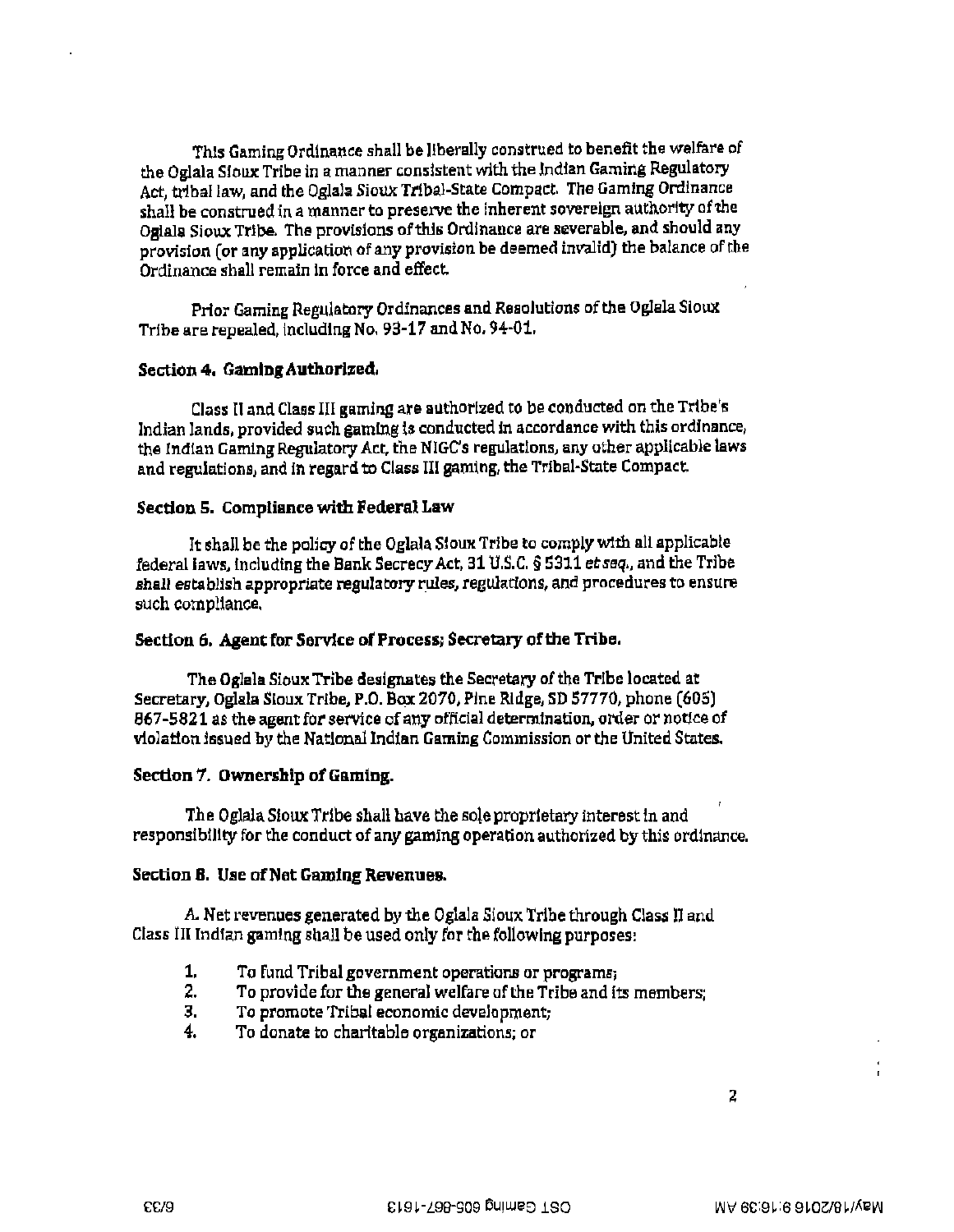S. To help fund operations oflocal government agencies.

## Section 9. Annual Audits; Audit Report to the NIGC.

- A. The Oglala Sioux Tribe, acting through the Tribal Treasurer in consultation with the Gaming Operations and Gaming Commission, shall cause to be conducted annual independent audits of gaming operations and shall submit the results of those audits to the NIGC.
- B. Annual audits shall be performed by a qualified CPA firm, with experience in (ndian gaming and shall conform to generally accepted accounting and auditlng standards.
- C. All gaming-related contracts that result in the purchase of supplies, services or concessions for more than \$25,000 in any year (except contracts for professional legal and accounting services) shall be specifically included within the scope of the audit conducted under Section 9(A} of this ordinance.
- D. Copies of the annual audit of each licensed gaming operation, and each audit for supplies, sertioes or concessions of each gaming operatlon, shall be furnished to the NIGC within 120 days after the end of each fiscal year of the gaming operation.
- E. A copy of the Tribal gaming operation's annual audit will be made available upon request to the Tribal President, Tribal Council, and Tribal Treasurer.

### Section 16. Protection of the Environment and Public Health and Safety

- A. Each gaming facility shall be constructed, maintained, and operated in a manner that adequately protects the environment and the health and safety of the public.
- B. In coordination with othertrtbal government agencies, the Gaming Commfsslon and Tribal Public Safety Department shall identify and enforce laws, resolutions, codes, policies, standards, or procedures, which are applicable to each gaming place, facility or location, to ensure adequate protection of the environment and the health and safety of the public.

## Section 11. Patron Dispute Resolution.

A gaming operation shall seek to immediately resolve any dispute between any member of the gaming public and the gaming operation or lts licensees. Any patron who is dissatisfied with the dispute resolution proposed by the gamlng operation may present such dispute for final resolution by either the Gaming Commission or the Tribal Court. provided that any dispute 1nvolvlng the Gaming Ordlnance, gaming laws, rules or regulations *or* the Compact, must first be brought to the Gaming

Ĭ.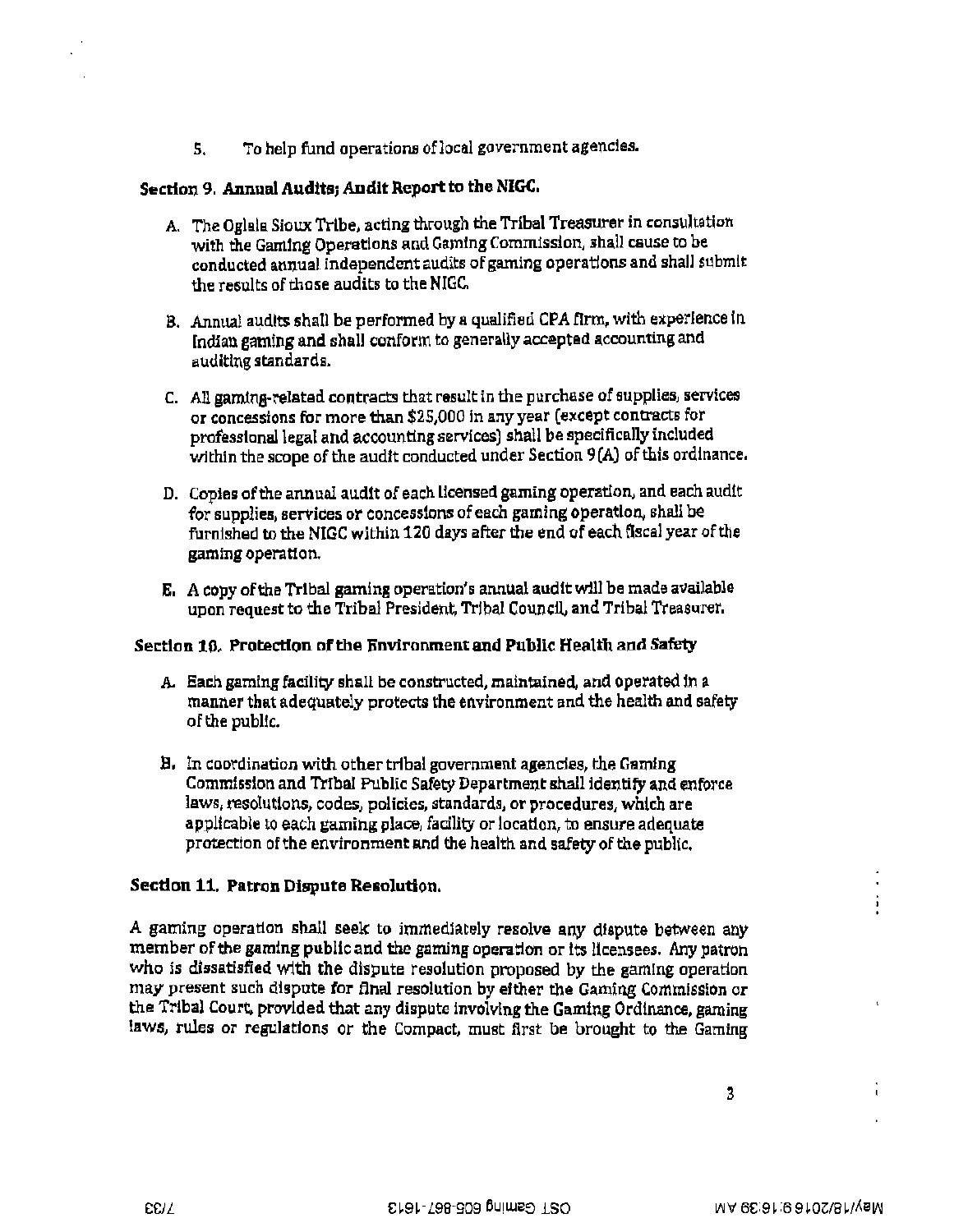Commission for revtew subject to an appeal to the Tribal Court. The patron must file a claim within 30 days of the incident tn dispute. The Gamlng Commission shall hold a hearing within 30 days of the receipt of the petitioner's complaint The petitioner may have counsel present at the hearing. The petitioner may be allowed to present relevant evidence. After the hearing, the Commission shall render a decision in a timely fashion. All such decisions will be final when issued. When the dispute involves a prize, the petitioner's recovery shall be limited to the amount of the prize tn dispute. When the dispute jnvolves a tort clatm, petitioner's case shall be governed by the Oglaia Sioux Tribe Tort Claim Ordinance and any recovery shall be limited in accordance with that ordinance. The decisions of the Gaming Commission may be appealed to the Tribal Courts, provided that the Tribal Court shall give due deference to the administrative record of the Gaming Commission and shall require full adminlstrative exhaustlon of remedies prior to hearing a case. The Gaming Commission shall submit a quarterly report to the Tribal Council concerning patron disputes and resolutions.

### Section 12. Gamlna Commission Establlshed.

- A. The Tribe hereby establishes a Tribal Gaming Commission ("Commission") to regulate the Tribe's gaming operations. The Commission shall consist of three (3) members, including a Chair, Vice-Chair, and Associate Commissioner.
- B. The Comm1ssfon will conduct oversight to ensure compliance with Tribal, federal and, In regard ta Class Ill gaming, the Tribal-State Compact and state laws and regulations applicable thereunder. It will serve as the licensing authority for individuals employed in the gaming operation and will administer background investigations as part of the licensing process. The Commission will also have a role in monitoring compliance with the gaming operation's internal controls and in tracking gaming revenues. In order to carry out its regulatory duties, the Commission shall have unrestricted access to all areas of the gaming operation and to all of its records, provided that the Commission shall establish procedures to ensure the integrity and soundness of the gaming operation, its records and activities as the Commfssion acts to fulfill its duties. The Commission shall have authority to take regulatory enforcement actions, including suspension or revocation of an individual gaming license, when appropriate.
- C. Commissioner positions shall be filled in the following manner:
	- 1. The Inftfal Commission to serve under thls Ordinance shall be appointed for a period of two (2) years by the Tribal Council, and the Tribal Council shall make the initial appointments for Chairman, Vice·Chatrman and Associate Member; the Initial Commlssloner may be deslgnated to serve full-time by the President in accordance with the pay scale for a GS-11;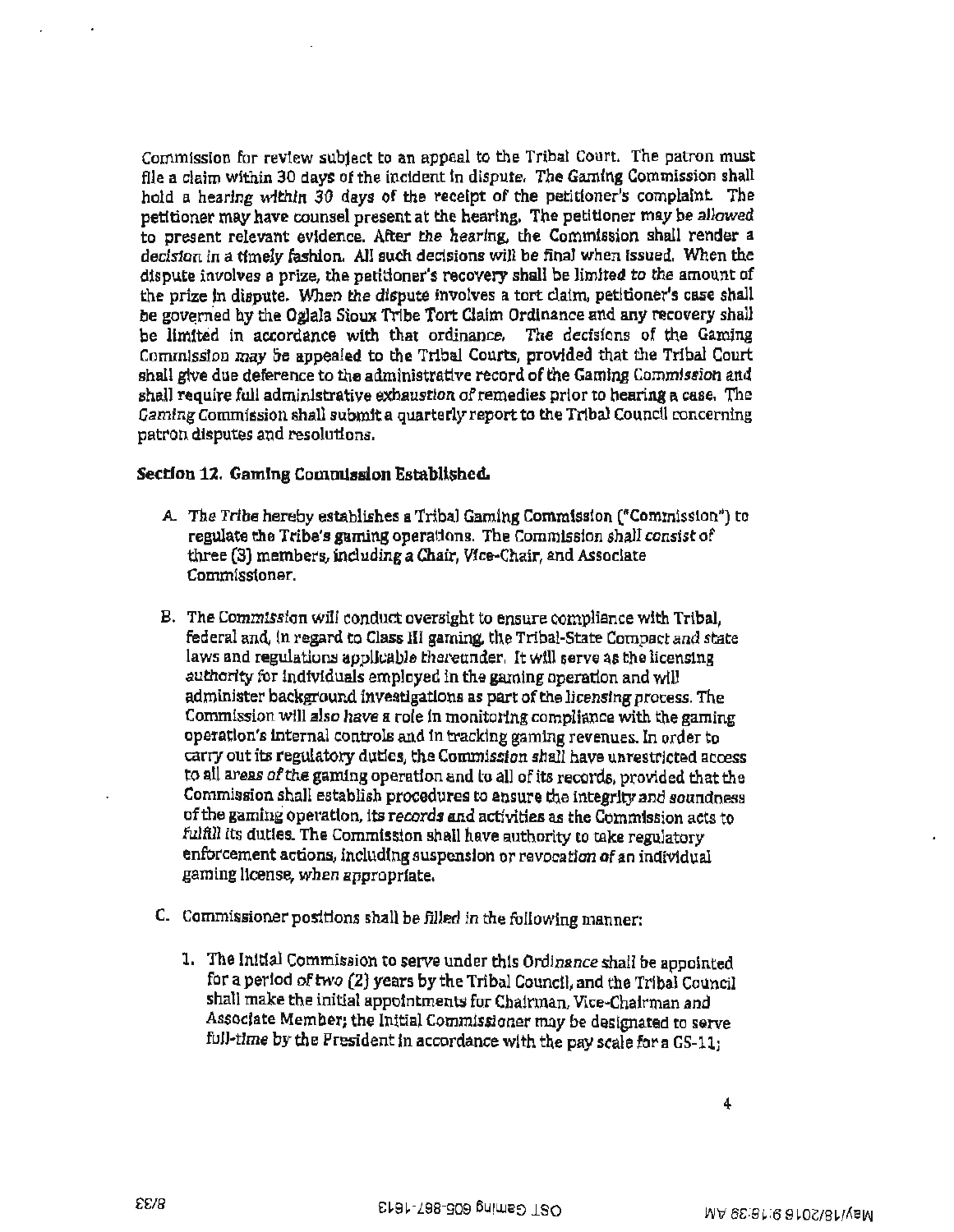- 2. Thereafter, at its first election, the Commission shall be filled by election at large by the Tribe's general membership through Its primary and general election process to serve staggered 2, 4 and 6 year terms with the highest vote getter serving 6 years, the next serving 4 years, and the next serving *2* years;
- 3. At each subsequent election, one Commissioner shall be elected at large by the Tribe's general membership to serve for a term of 6 years to fill the expiring Commissioner's seat; and
- 4. After the initial appointments, the Commission shall elect a Chair, Vice-Chair and Associate Member from among the Commission Members.

### Section 13. Additional Qualifications of Commissioners, Independence.

- A. The fotlowing persons are not eligible to serve as Commissioners: Tribal Council members, while serving as such; current employees of the gaming operation, while serving as such; gaming contractors (including any principal of a management, or other, contracting company); persons directly related to, or sharing a residence with, any of the above; and persons ineligible to be key employees er primary management officials. Non·tribal members previously convicted of any felony or misdemeanor offense of embezzlement, theft or any other money-related or honesty-related misdemeanor offense, such as fraud, cannot serve as a Commissioner. Tribal members previously convicted of any felony and Tribal members previously convicted of any misdemeanor offense of embezzlement theft or any other offense related to money or honesty, such as fraud, will only be allowed to serve as a Commissioner if ten or more years has passed (which the Tribal Council finds to be a significant amount of tfme) provtded that the person ts determined by the Election Board to now be of trustworthy character. The Tribal Election Board shall require a criminal history check to be conducted by appropriate law enforcement agencies for each Commissioner candidate prior to each election; shall review the candidate's criminal history check results; and shall make an appropriate eligibility determination before certifying an individual to be placed upon the ballot for the position of Commtssloner.
- B. The Tribe recognizes the importance of an independent Tribal Gaming Commission in maintaining a well-regulated gaming operation. The Commission shall be independent of, and act independently and autonomously from, the Tribal Council in all regulatory matters within its purview. Wtth the exception of general policy matters, no prior, or subsequent, review by the Tribal Council of any actions of the Commission shall be required or permitted except as otherwise explicitly provided in this ordinance. To avoid potential conflicts of interest between the operation and regulation of the gaming facility, the Tribe requires that: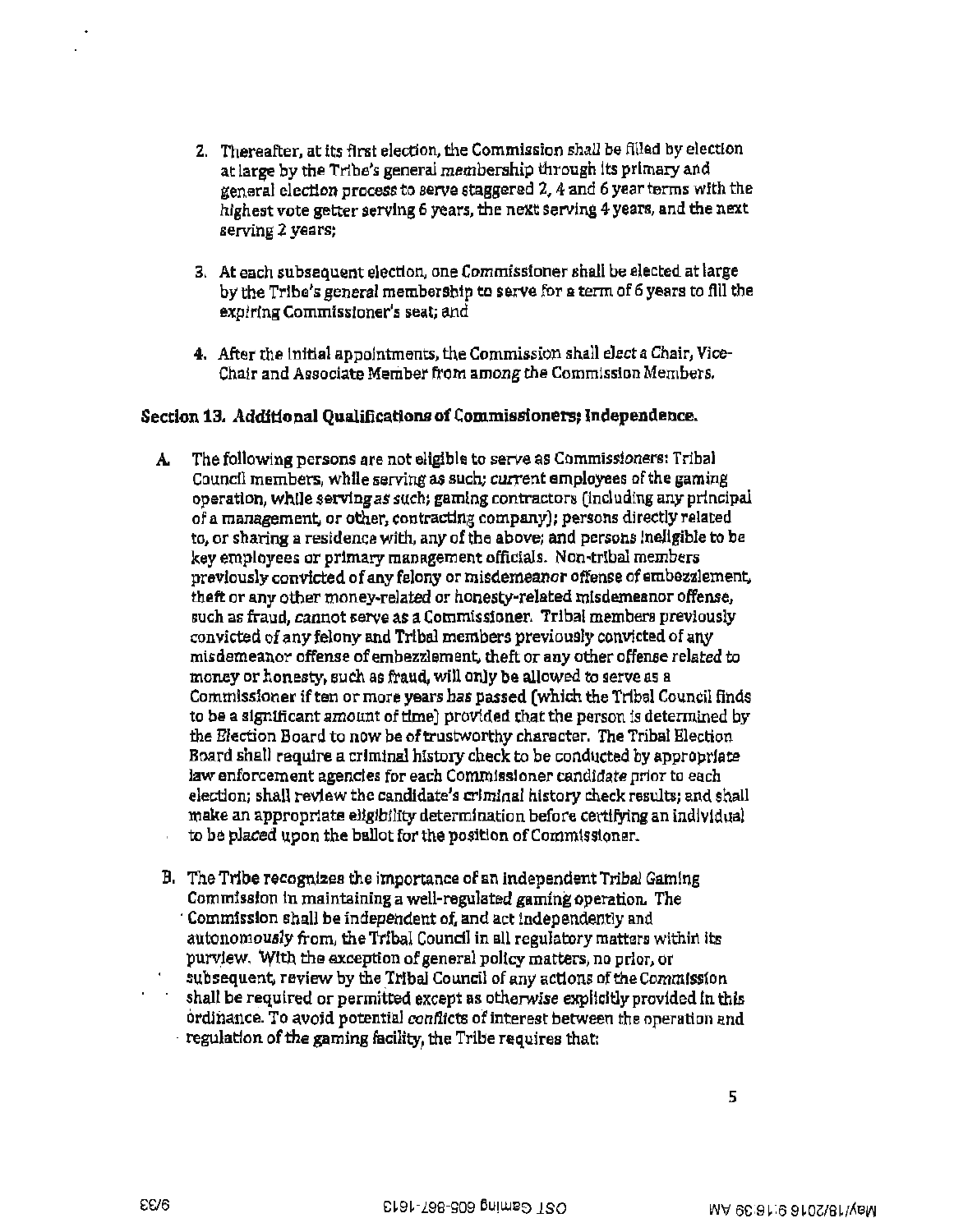- 1. No member of the Tribal Council may serve on the Gaming Commission, and no Gaming operation management official may serve on the Gaming Commission, unless he or she first takes a leave of absence from sald management pos1tlon:
- 2. No member directly related to, or living with, any Tribal Councll member or Tribal Gaming Board of Directors mem her may serve on the Tribal Gaming Commission;
- 3. Members of the Commission are prohibited from gambling in the facility;
- 4. Commissioners are prohibited from accepting compllmentary items from the gaming operation, excepting food and beverages valued under \$20.00; and
- 5. Commissioners may only be removed from office by the Tribal Council, prior to the expiration of their respective terms, for neglect of duty, misconduct. malfeasance or other acts that would render a Commissioner unqual1fled for the position.
- C. Nominees for Commissioner positions must be certified as trustworthy after a background check reviewed by the Election Board, must have at least an Associate of Arts, Science, Business college degree or comparable degree, and at least three years prior experience in gaming regulation, operations, or law enforcement.

## Section 14. Duties of the Commission.

The Tribal Gaming Commission shall;

- A. Conduct background investigations, or cause such investigations to be conducted, for primary management officials and key employees;
- B. Review and approve all investigative work conducted in connection with the background investigations of primary management officials and key employees;
- C. Create and maintain investigative reports based on the background I investigations of primary management officials and key employees;
- D. Obtain and process fingerprints, or designate a law enforcement agency to obtafn and process fingerprints; .
- B. Make licensing eligibility determinations, which shall be signed by the Chair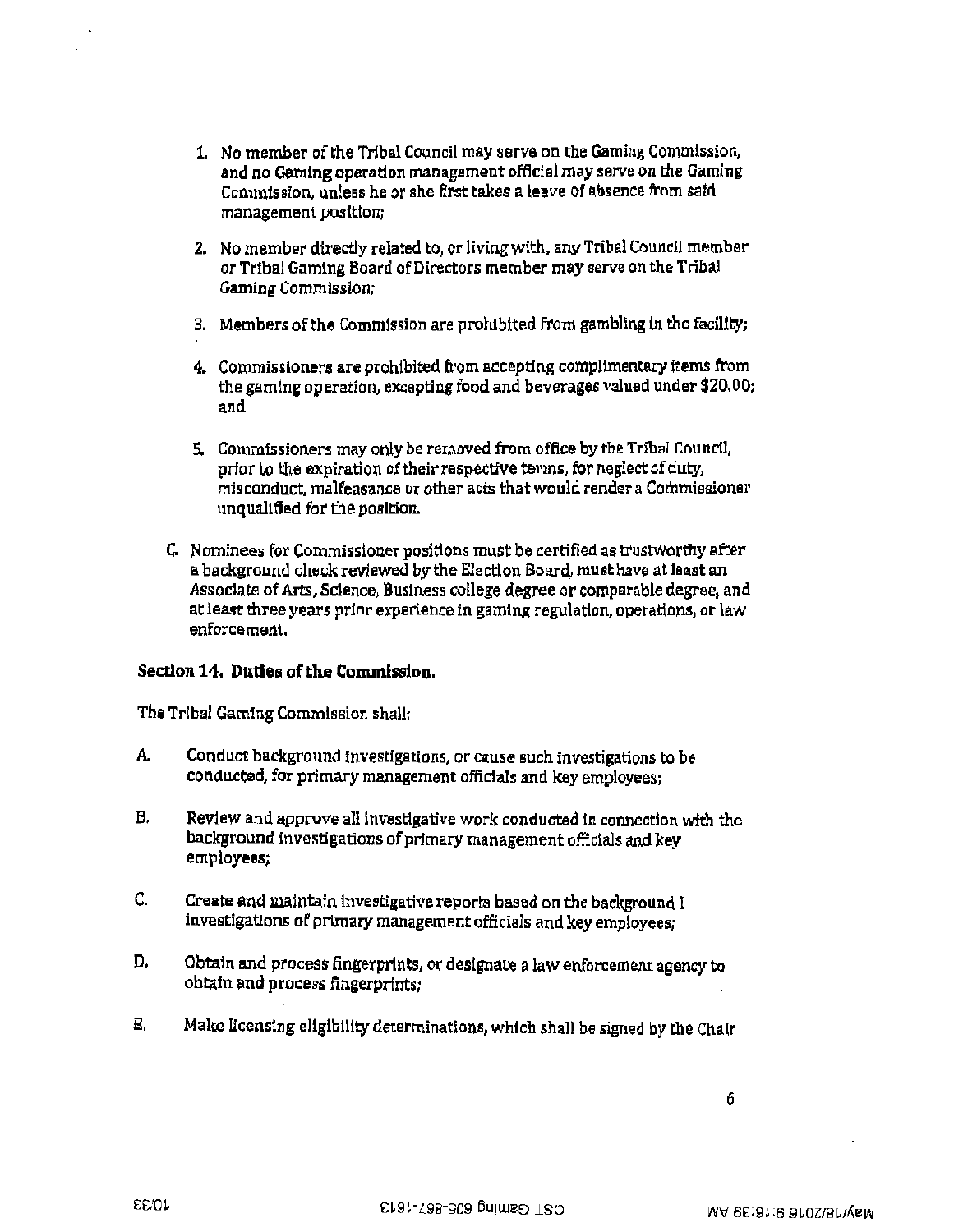of the Commission;

- F. Subrntt a notice of results to the NIGC of the background investigations done for each primary management official and key employee applicant;
- G. lssue gaming licenses to primary management officials and key employees of the operation, if warranted by the ellgibility determination;
- H. Establish standards for licensing Tribal gaming facilities:
- 1. Issue gaming licenses to Tribal gaming facilities;
- J. Inspect, examine and monitor all of the Tribe's gaming activities, and have immediate access to review, inspect, examine, photocopy and audit all records cf the gaming establishment;
- K. Ensure compliance with all Tribai state and federal laws, rules and regulations regarding Indian gaming;
- L. Investigate any suspfdon of wrongdoing associated with any gaming activities~
- M. Hold hearings on patron complaints, 1n accordance with procedures established in this ordinance and the Tribal gaming regulations;
- N. Comply with any and all reporting requirements under IGRA, the NIGC's regulations and any tribal-state compact to which the Tribe is a party, and any other applicable law;
- o. Promulgate and issue regulations necessary to comply with applicable internal control standards;
- P. Promulgate and issue regulations on the levying of fees and/or taxes associated with gaming license applications;
- Q. Promulgate and issue regulations on the levying of fines and/or the suspension or revocation of gaming licenses for violations of this ordinance or any Tribal, federal or state gaming regulations, if applicable;
- R. Establish a list of persons net allowed to game in the Trlbe's gaming facilities In order to maintain the integrity of the gaming operation;
- *s.*  Establish a list of persons who have voluntarily agreed to be excluded from the Tribal gaming facility, and create regulations for enforcing the exclusions;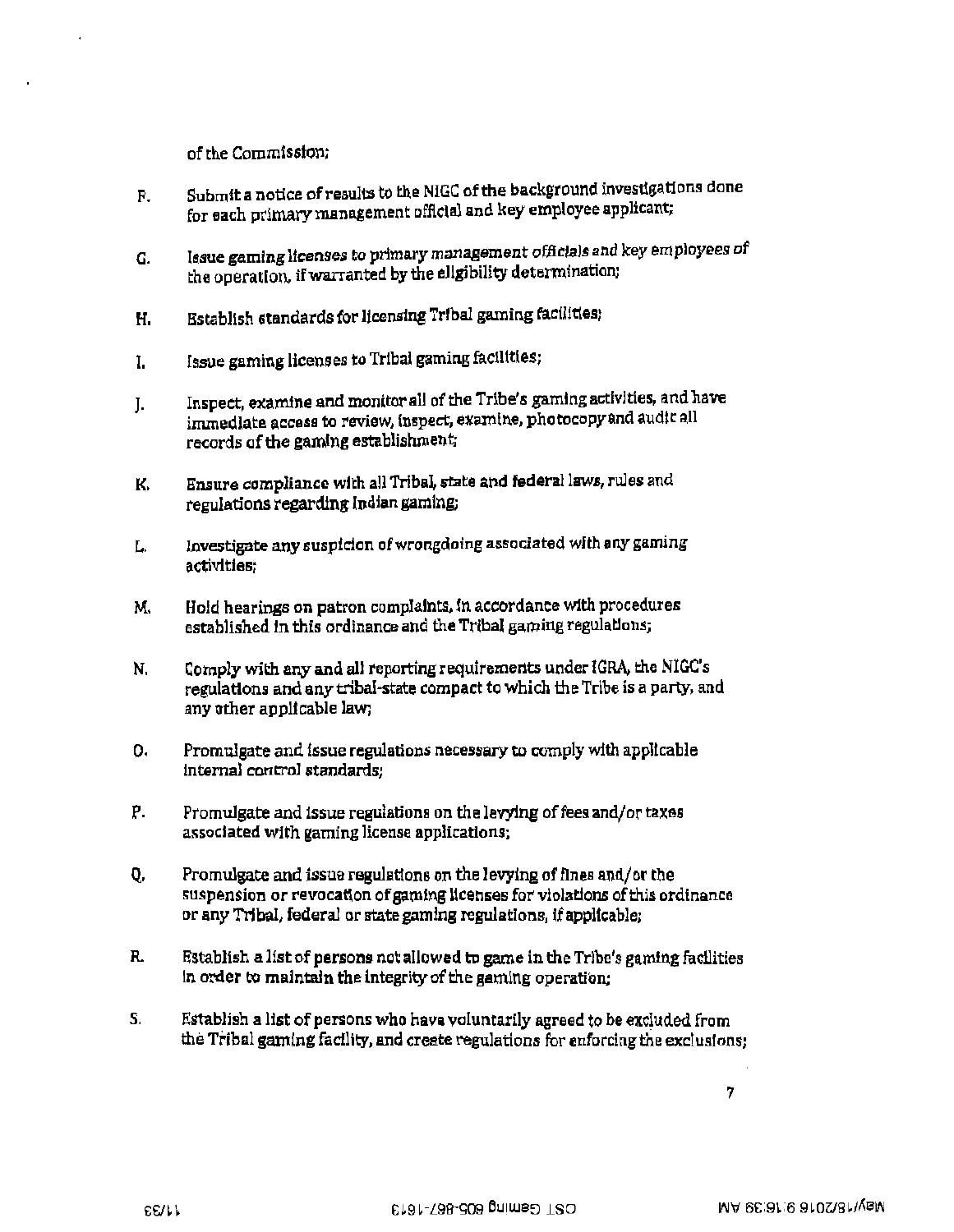- T. Provide referrals and Information to the appropriate tribal or BIA law enforcement officials whee such information indicates a criminal violation of Tribal, federal or applicable state statutes, ordinances, regulations, codes or resolutions;
- U. Create a list of regulatory authorities that conduct background Investigations of, and license. vendors who are recognized as trustworthyi
- V. Draft regulations exempting vendors from the ltcensing and/or background investigation requirements If they have recetved a license from a recognized regulatory authority;
- W. Perform such other duties the Commission deems appropriate for the proper regulation of the Tribal gaming operation;
- *X.* Promulgate such regulations and guidelines as deemed appropriate to Implement the provisions of this ordinance, so long as they are in furtherance of, and not in conflictwfth, anyprovisfons of this ordtnance;
- Y. The Commission shall establish for the Commission a financial accounting system, personnel, operating, administrative rules and hearing procedures, subject to the approval of the Tribal President; and the Commission may contract with an arm of the tribal government to provide administrative, human resources, and financial accounting services, subject to the review, oversight and approval of the Tribal Treasurer; and
- Z. Before adopting, amending and repealing regulations, the Commission shall give notice of any such proposed action to the Tribal Council, the gaming operation(s) and all other persons whom the Commission has reason to believe have a legitimate interest in the proposed action. The notice shall invite comments and describe the general nature of the proposed action and the manner in which comments on the proposed action shall be received by the Commission. The TrlbaI Council shall pass a resolution affirming the adoption, amendment, or repeal of regulations prior to such agency action taking legal effect. ·

## Section 15. Confidentiality of Background Investigation Records; Quorum; Meetings

A. The Commission shall ensure that all records and information obtained as a result of an employee background investigation shalJ remain confidential and shall not be disclosed to any persons who are not directly involved in the licensing and employment processes. The Commission, and its investigators, shall keep confidential the identity of each person interviewed in the course of conducting a background investigation, unless disclosure is required by  $\mathbf b$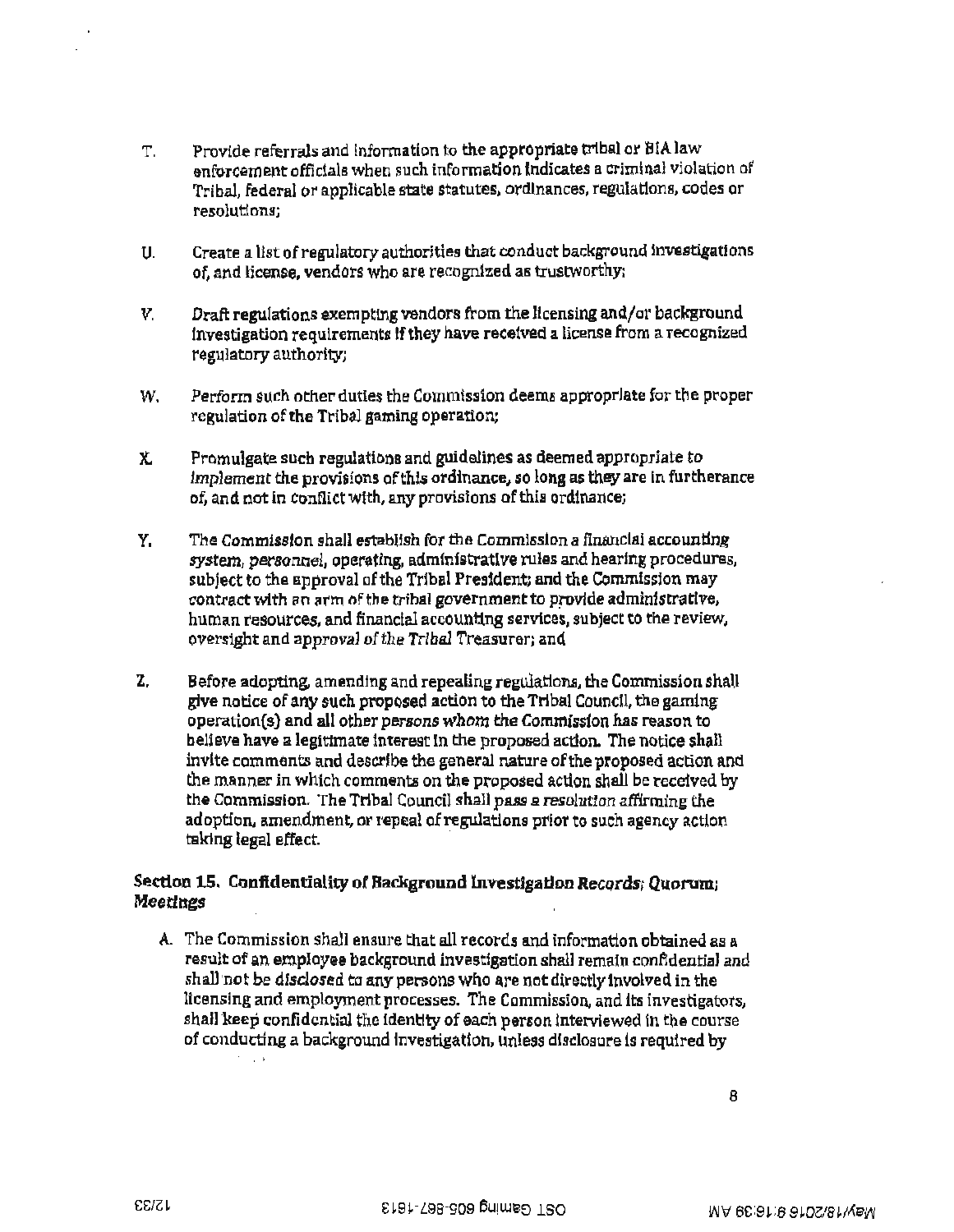Tribal, federal and/or applfcable state law. Jnformatlon obtained during the course of an employee background investigation shall be disclosed to members of management, human resource personnel and/or others employed by the Tribal gaming operation on a need-to·know basis and only when necessary for actions taken tn their official capacities.

- B. The confidentiality requirements in Section lS(A), above, do not apply to requests for such records or informattcn from any Tribal, federal, or state Jaw enforcement or regulatory agency, or for the use of such records or information by the Commission and staff in the performance of their official duties.
- C. A maJorlty of the Commtsslon shall constitute a quorum. The concurrence of a majority of the Commissioners shall be required for any final determination by the Commission. The Commission may act in its official capacity, even if there Is a vacancy on the Commission.
- D. Commissioners shall be compensated at a level detennlned by the Tribal Councll. A Commissioner's compensation shall not be based on a percentage of gaming revenue.
- B'. The Commission shall keep a written record of all its meetings.

### Section 16. Facility Licenses

- *A.* The Tribe shall issue a separate license *to* each place, faciJlt;y or location on Indian lands where Class II or Class 111 gaming is conducted under thfs ordinance.
- B. The Tribal Gaming Commission is responsible for issuing new or renewed facility licenses to each place, facility or location.
- C. The Tribal Gaming Commission shall require that a facility license application be completed by the chief management official of the gaming facility for each gaming place, facility or location.
- D. The Tr!bal Gaming Commission shall identify the environmental, health and public safety standards with which the place, facility or location must comply, and specify the form, conditions and content of a facility license application. The application shall include: a legal description of the lands upon which the facility is located, and a certification that the site constitutes "Indian lands," as defined in IGRA, the NIGC's regulations, NIGC Office of General Counsel and DOI Solicitor Offices' Indian lands legal opinions, judicial decisions and any other applicable law.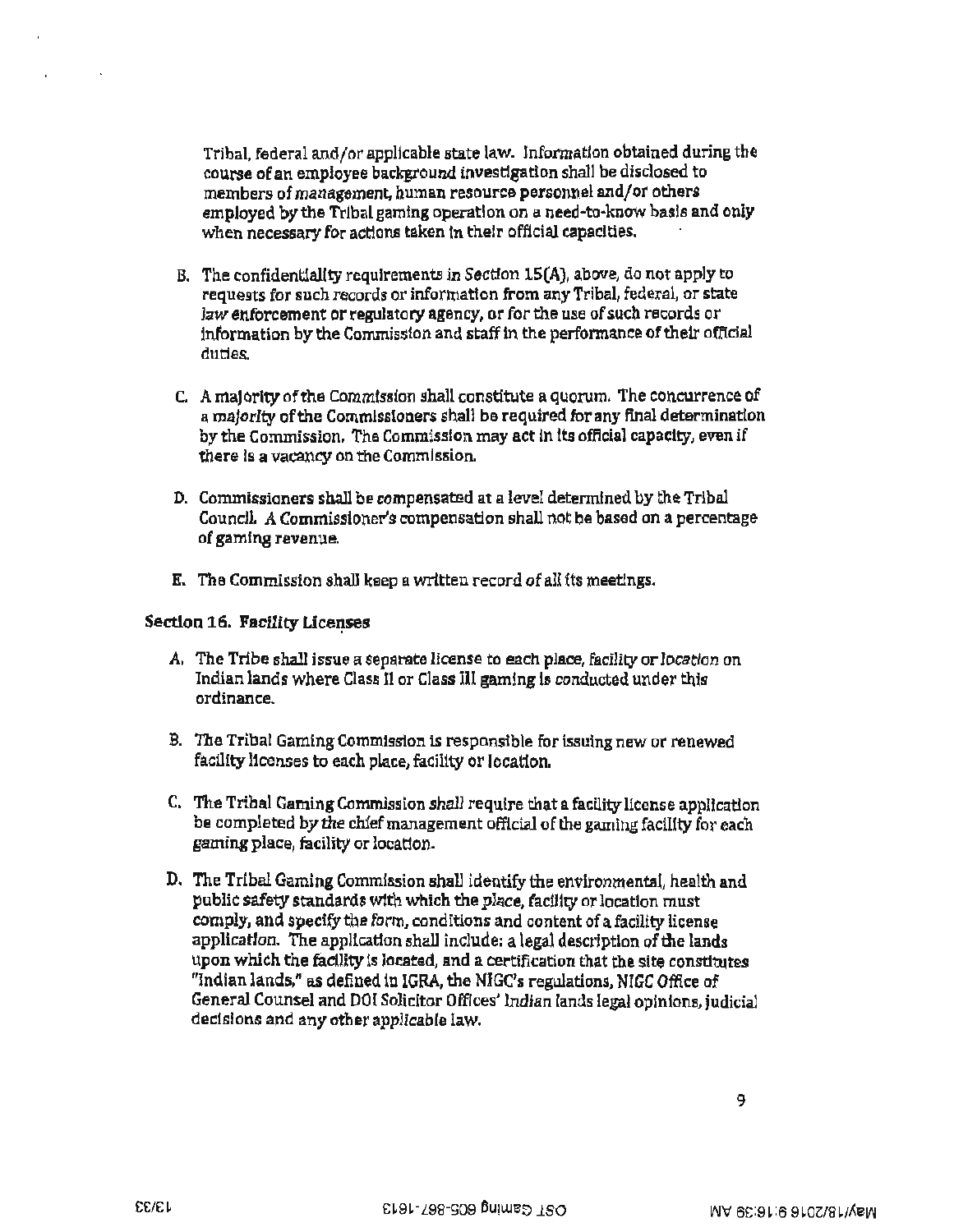- E. The Tribal Gaming Commission shall only issue a facility license if the application includes the required information and documentation, and sufficiently satisfies any additional conditions deemed necessary by the Tribe.
- F. The Tribal Gaming Commission shall submit to the NIGC Chair a notice that issuance of a facility license is under consideration by the Tribal Gaming Commission. This notice must be submitted at least 120 days before the openjng of any new place, facility *or* location on rndian lands where Class II or Class III Indian gaming will occur.
- G. The Tribal Gaming Commission shall submit a copy of each newly issued or renewed fadltty license to the NIGC Chair within 30 days of issuance, along with any other required documentation.
- H. The Tribe shall notify the NIGC Chair within 30 days if a facility license ts terminated or expires, or if a gaming place, facility, or location closes or reopens.

### Section 17. License Application Forms

- A. The following notice shall be placed on the Tribe's license application form for key employee or a primary management official before it is filled out by an applicant: In compliance with the Privacy Act of 1974, the following information is provided: Solicitation of the information on this form is authorized by ZS U.S.C. §§ 2701 *et seq.* The purpose of the requested information is to determine the eligibility of individuals to be granted a gaming license. The information will be used by the Tribal gaming regulatory authorities and by the National Indian Gaming Commission members and staff who have need for the information in the performance of their official duties. The information may be disclosed by the Tribe or the NlGC to appropriate Federal, Tribal, State, locaL or foreign. law enforcement and regulatory agencies when relevant to cfvil, criminal or regulatory Investigations or prosecutions or when pursuant to a requirement by a tribe or the NIGC in connection with the issuance, denial, or revocatton of a gaming license, or investigations of activities while associated with a tribe or a gaming operation. Failure to consent to the disclosures indicated in this notlce will result in a tribe being unable to license you for a primary management official or key employee position. The disclosure of your Social Security Number (SSN) is voluntary. However, failure to supply a SSN may result in errors in processing your application.
- B. The following additional notice shall be placed on the application form for a key employee or a primary management offlcial before it is filled out by an applicant~ *A* false statement on any part of your Hcense application may be grounds for denying a Ucense or the suspension or revocation of a license.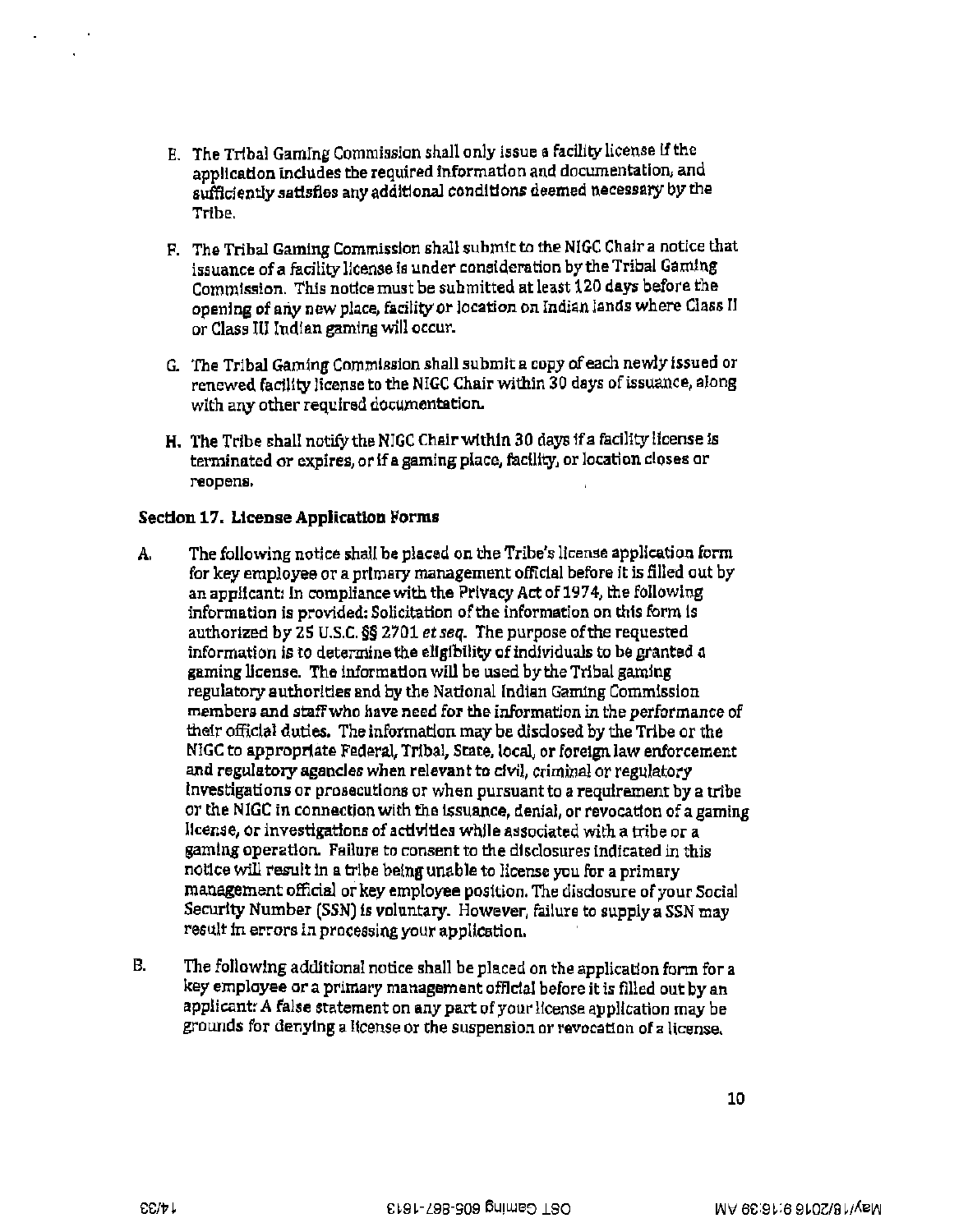Also, you may be punished by fine or Imprisonment (18 U.S.C. § 1001).

### Section 18. License Fees; Fingerprints

The Tribe may charge a license fee, to be set by the Tribal Gaming Commission, to cover tts expenses in investigating and licensing key employees and primary management officials of the gaming operatton.

The Tribe shall perform a background tnvestlgatlon for each primary management official and key employee of the gaming operation. The Trfbe shall request fingerprints from each primary management official and key employee.

Fingerprints shall be taken by the Oglala Sioux Public Safety Department. Fingerprints will then be forwarded to the NIGC for processing through the Federal Bureau of Investigation ("FBI") and the National Criminal Information Center to determtne the applicant's criminal history, if any.

### Section 19. Background Investigations

- A. The Tribe shall perform a background investigation for each primary management official and key employee in its gaming operation.
- B. The Tribal Gaming Commission is responsible for conducting the background lnvesttgatlons·of primary management officlals and key employees,
- C. The Tribal Gaming Commission shall obtain from each primary management official and key employee all of the following Information:
- 1. Full name, other names used (oral or written), social security number, birth date, place of birth, citizenship, gender and all languages spoken and/or written);
- 2. Currently, and for the previous five  $(5)$  years, business and employment positions held, ownership interests In those businesses, business and residential addresses, and driver's license numbers;
- 3. The names and current addresses of at least three [3) personal references, including one (1) personal reference who *was* acquainted with the applicant durtng each period of residence listed under paragraph (C)(2) of this section:
- 4. Current business and residential telephone numbers, and all cell phone numbers, and a current photograph:
- S. A description of any exlsttng and prevlous business relationships with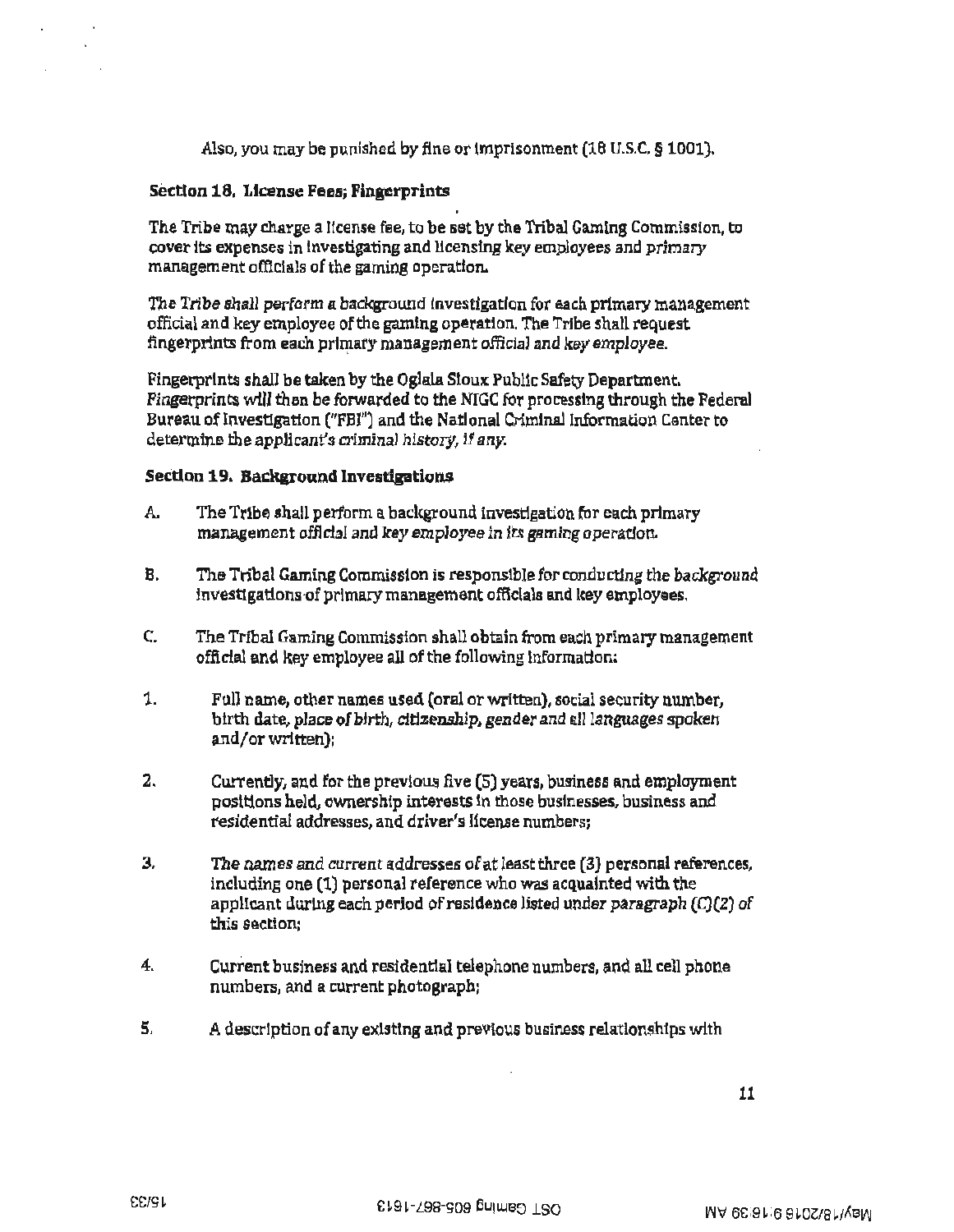other tribes, including any ownership Interests in the businesses;

- 6. A description of any existing and previous business relationships with the gaming industry generally, including ownership interests in the businesses:
- 7. The name and address of any licensing or regulatory agency with which the person has filed an application for a license or permit related to gaming, whether or not such license or permit was granted;
- 8. For each felony for which there is an ongoing prosecution or a conviction, the charge, the name and address of the court involved, and the date of disposition, tf anyi
- 9. For each misdemeanor conviction or ongoing misdemeanor prosecution (excluding minor traffic violations) within 10 years of the date of the application, the name and address of the court involved and the date of disposition, if any:
- 10. For each criminal charge (excluding minor traffic charges), whether or not there 1s a conviction, if such criminal charge ls within 10 years of the date of the application, and is not otherwise listed pursuant to paragraphs (C)(B) or (C)(9) of this Section, the criminal charge, the name and address of the court involved, and the date of disposition, if any;
- 11. The name and address of any licensing or regulatory agency with which the person has filed an application for an occupational license or permit, whether or not such license or permit was granted;
- 12. Any other lnformatlon the Tribe deems relevant; and
- 13. Fingerprints obtained in accordance with procedures adopted by the Tribe pursuant to 2S C.F.R. § 522.2(h).

D. When a primary management official or key employee is employed by the Tribe, a complete application file, containing all of the Information listed in Section 19(c). shall be maintained.

## Sectlon 20. Procedures for Conducting Background Investigations

A. The Tribal Gaming Commission, or its agent, shall employ or engage an investigator to conduct a background investigation of each applicant for a primary management official or key employee position. The investigation must be sufficient to allow the Tribal Gaming Commission to make a required eligibility determination under this ordinance. The investigator shall: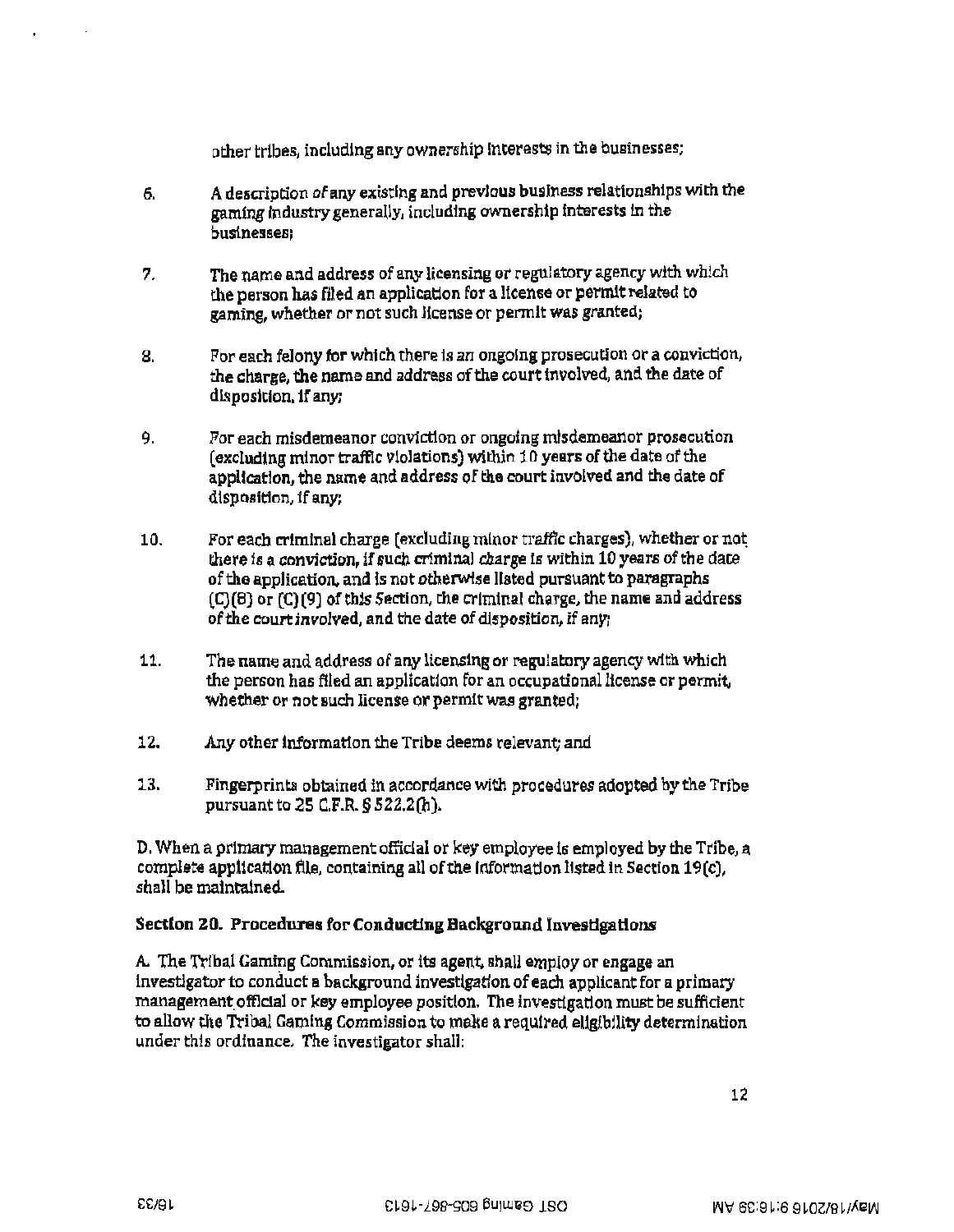- 1. Verify the applicant's identity through items such as a social security card, driver's license, birth certificate or passport;
- 2. Contact each personal and business reference provided in the license application, when possible;
- 3. Conduct a personal credit check;
- 4. Conduct a civil history check for past or outstanding judgments. current Hens, past or pending lawsutts, and any other infonnation deemed to be relevant;
- S. Conduct a criminal history records check by submitting the applicant's fingerprints to the NIGC or to another law enforcement agency for forwarding to the FBI to perform a criminal history records check utilizing the FBI's data basei
- 6. Based on the results of the criminal history records check. as well as Jnformatlon acquired from an applicant's self-reporting or from any other source, obtain information from the appropriate court regarding any past felony and/ot misdemeanor conYlctions or ongoing prosecutions within the past 10 *years;*
- 7. Inquire into any previous or existing business relationships with the gaming industry, including with any tribes with gaming operations, by contacting the entitles or tribes:
- 8. Verify the applicant's history and current status wlth any licenslng agency by contacting the agency; and
- 9. Take other appropriate steps to verify the accuracy of the information, focusing on any problem areas noted.

## Section 21. Investigative Reports.

- A. The Tribe shall create and maintain an investigative report for each background investigation of a primary management official or key employee.
- B. lnvestigative reports shall include all of the following information:
- 1. Steps taken in conducting the investigation;
- 2. Results obtained:
- 3. Conclusions reached; and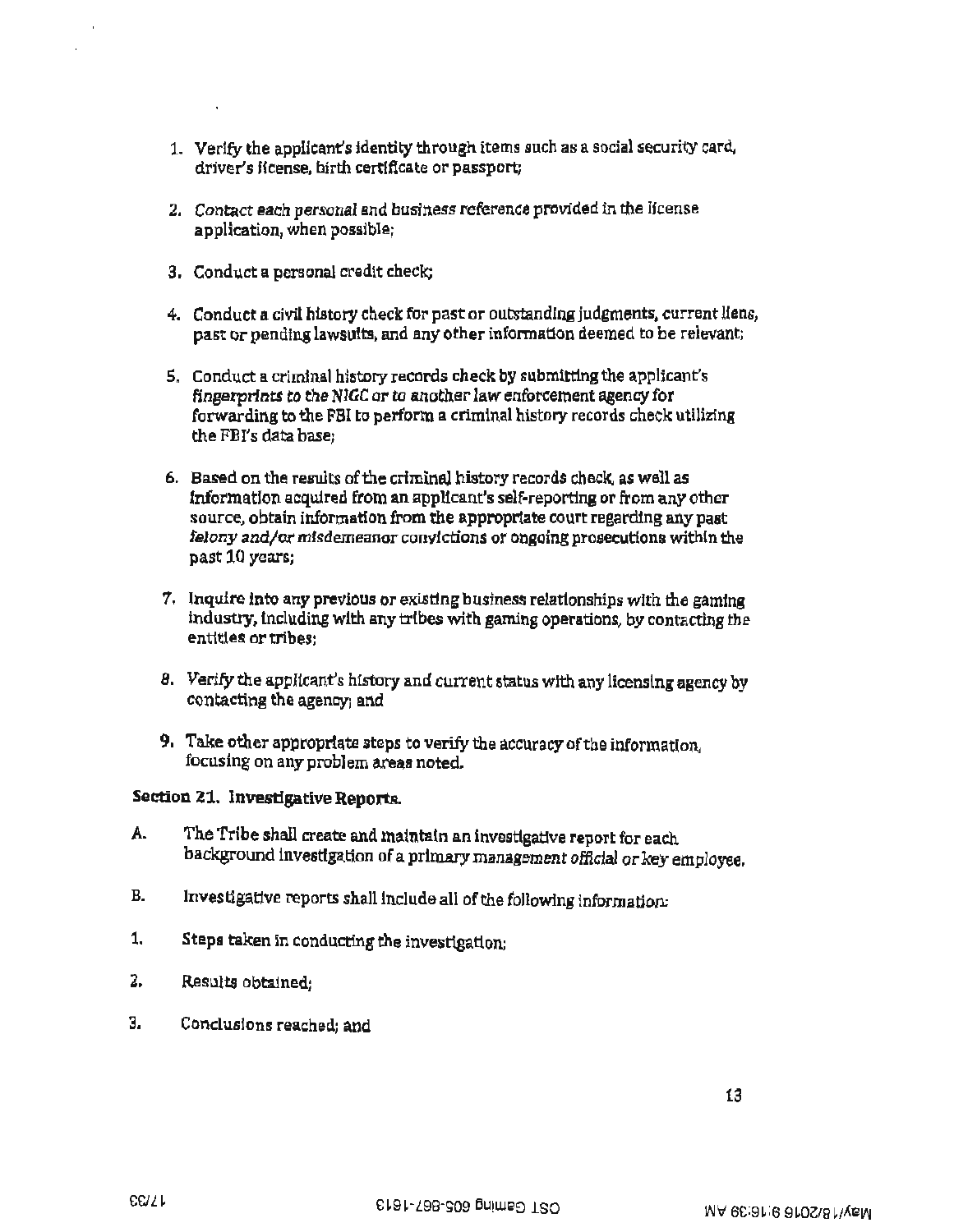4. The basis for those conclusions.

## Section 22. Primary Management and Key Employee Eligibility Determinations

- A. Before a license is issued to a primary management official or key employee, an authorized Tribal official shall make a finding concerning the eligibility of that person for receiving a gaming license by reviewing the applicant's prior activities, criminal record, if any, and reputation. habits and associations.
- B. If the authorized Tribal official, in applying the standards adopted in this ordinance, determines that licensing the person poses a threat to the public interest or to the effective regulation of gamlng, or creates or enhances the dangers ofunsuJtable, unfair or illegal practices, methods and/or activities in the conduct of gaming, he or she shall not license that person in a key employee or primary management official position.
- C. Coples of the eliglbillty determination shall be included wlth the notice of results that must be submitted to the NIGC before the licensing of a primary management official or key employee

## Section 23. Notice of Results of Background Investigations

- A. Before issuing a license to a primary management official or key employee, the Tribal Garntng Commisston shall prepare a notice of results of the appltcant's background investigation to submit to the NIGC.
- 1. The notice of results must be submitted to the NIGC no later than 60 days after the applicant begins working for the Tribe.
- B. The notice of results shalt include the following information:
- 1. The appllcant's name, date af bftth, and social security number;
- 2. The date on which the applicant began, or will begin, working as a primary management official or key employee;
- 3, A summary of the information presented in the investigative report, including:
- a. licenses that have previously been denledi
- b. gaming licenses that have been revoked, even if subsequently reinstated;
- c. every known criminal charge brought against the applicant within the last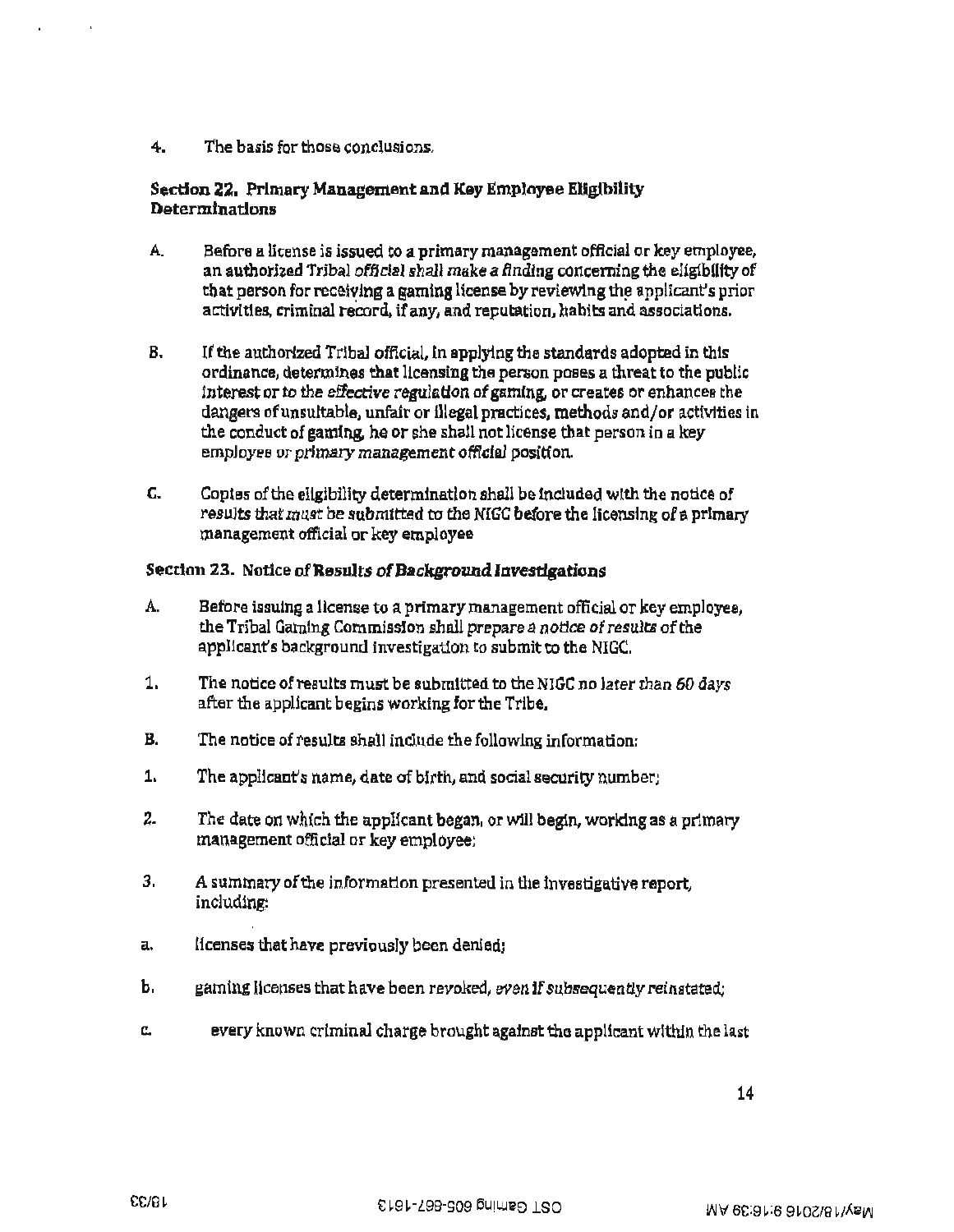10 years of the date of the application; and

- d. every felony offense of whtch the applicant has been convicted or any ongoing prosecution,; and.
- 4. A copy of the eligibility determination made in accordance with Section 21.

### Section 24. Primary Management and Key Employee Gaming Licenses

### Granting Gaming Licenses

.·

- A. All primary management officials and key employees of the gaming operation must have a gaming license issued by the Trfbe. The Tribal Gaming Commisslon24 is responsible for granting and issuing gaming licenses to primary management officials and key employees.
- B. The Tribal Gaming Commission may license a primary management official or key employee applicant after submitting a notice of results of the applicant's background investigation to the NIGC, as required by Section 22.
- C. The Tribal Gaming Commission shall notify the NIGC of the issuance of a license to a primary management official or key employee within 30 days of issuance.
- D. The Tribe shall not employ an individual in a primary management official or key employee position who does not have a license after 90 days of beginning work at the gaming operation.

### Notice from NlGC Concerning NIGC Objections to License

- E. The Tribal Gaming Commission must reconsider a license application for a primary management officlal or key employee if it receives a statement of itemized objections to issuing such a license from the NIGC, and those objections are received within 30 days of the NIGC receiving a notice of results of the applicant's background investigation.
- F. The Tribal Gaming Commission shall take the NIGC's objections into account when reconsidering a license application.
- G. The Tribe will make the final decision whether to issue a license to an applicant for a primary management official or key employee position.
- H. If the Tribal Gaming Commission has issued a license to a prlmary management official or key employee before receiving the NIGC's statement of objections, notice and a hearing shall be provided to the licensee, as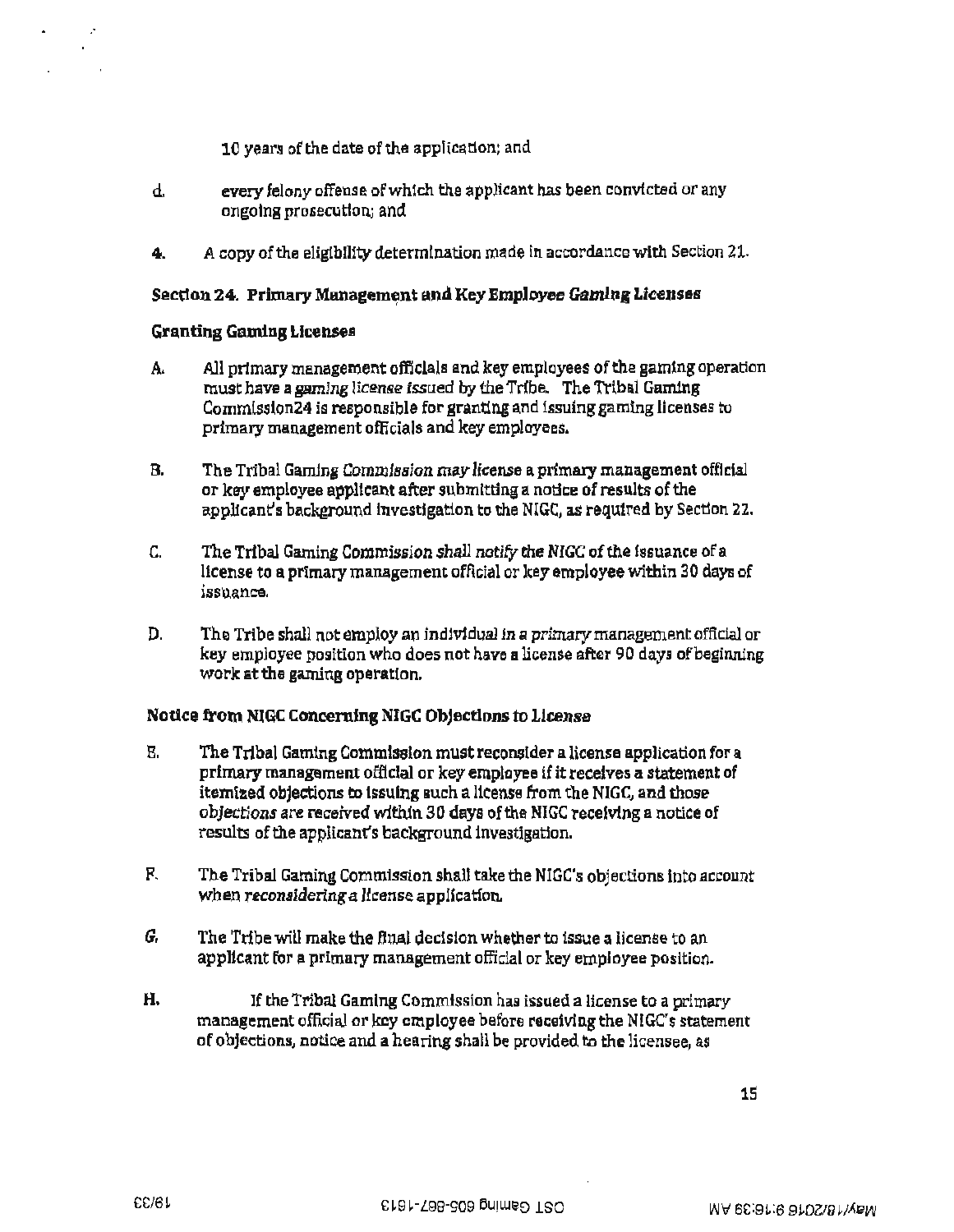required under this ordinance.

### Section 25. Denying Gaming Licenses

- A. The Tribal Gaming Commission shall not license a primary management official or key employee if an authorized Tribal official determines, in applying the standards above for making a license eligibility determination, that licensing the person:
- 1. Poses a threat to the public interest.:
- 2. Poses a threat to the effectlve regulation of gaming; or
- 3. Creates or enhances the dangers of unsuitable, unfair or illegal practices, methods and/or activities fn the conduct of gaming.
- B. When the Tribal Gaming Commissfon does not lssue a license to an applicant for a primary management official or key employee posftion, or revokes a previously issued license after reconsideration. it shall:
- 1. Notify the NIGC; and
- 2. Forward copies of its eligibility determination and notice of results of the applicant's background investigation to the NIGC for lnclusion tn the Indian Gaming Individuals Record System.

### Section 26. Gaming License Suspensions and Revocations

- A. If, after a license ts issued to a primary management official or a key employee, the Tribe receives notice from the NIGC that the primary management offtctal or key employee is not eligible for employment, the Tribal Gaming Commission shall do the following:
- 1. Immediately suspend the license;
- 2. Provide the licensee with written notice of the suspension and proposed revocation; and
- 3. Provide the licensee with notice of a time and place for a hearing on the proposed revocation of the license.
- B. The right to a revocation hearing vests only when a license is granted under an ordinance approved by the NIGC Chnlr.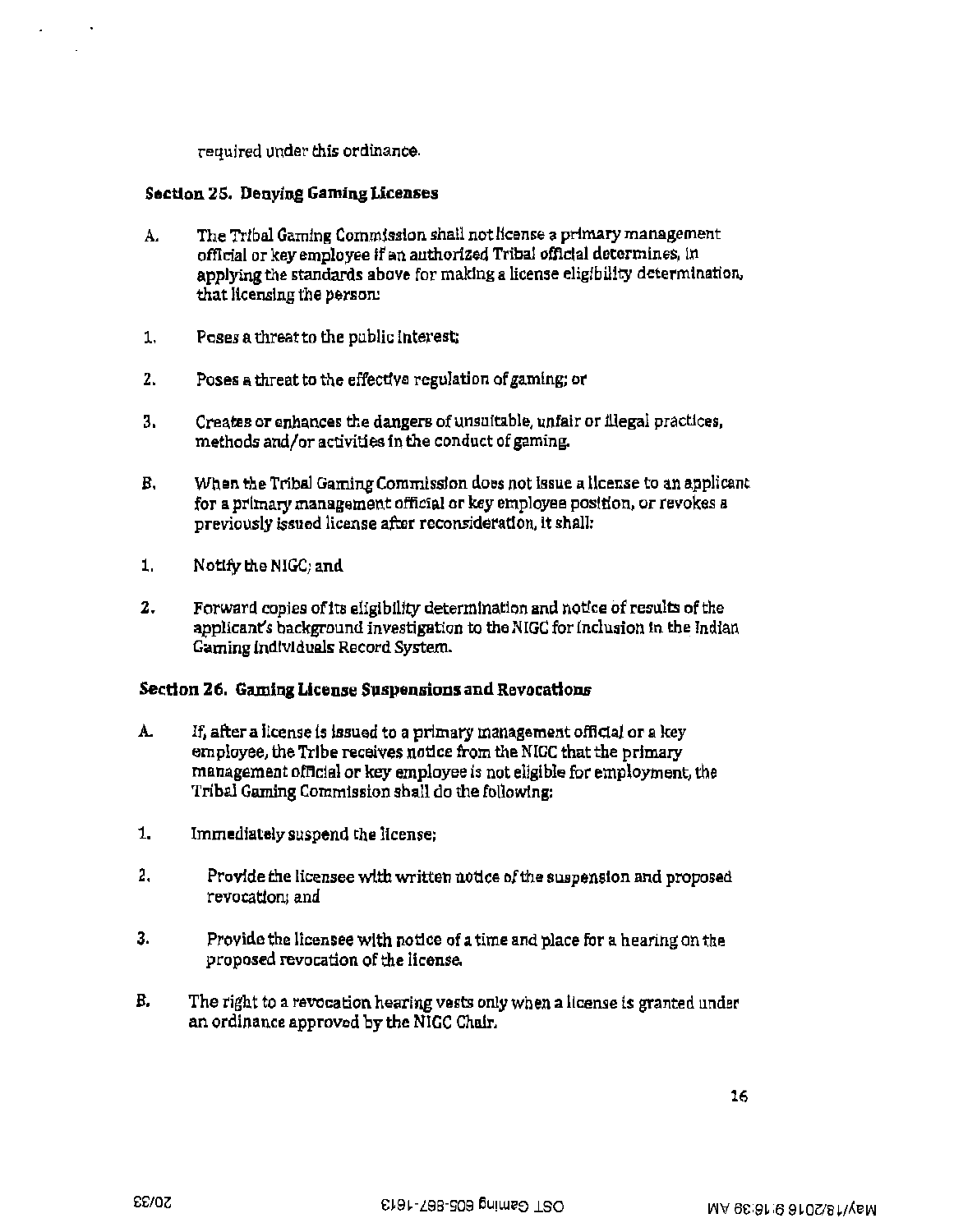- c. Following a revocation hearing, the Tribe shall decide whether to revoke or reinstate the license at issue.
- D. The Tribe shall notify the NIGC of its decision to revoke or reinstate a license within 45 days of receiving notification from the NJGC that a primary management official or key employee is not eligible for employment.

### Section 27. Records Retention

 $\mathbf{r}$ 

- A. The Tribal Gaming Commission shall retain, for no less than three years from the date a primary management official or key employee is terminated from employment with the Tribe, the following documentation:
- 1. Applications for licensing;
- 2. Investigative Reports; and
- 3. Eligibility Determinations.

### Section 28. Licenses for Vendors

Vendors of gaming services or supplies, with a value of \$25,000 or more annually, must have a vendor license from the Tribal Gaming Commission tn order to transact business with the Tribal gaming operation. Contracts for professional legal and accounting services are excluded from this Section.

#### Submission of a Vendor License Application

In order to obtain a gaming vendor license, the business must complete a vendor application and submit to background checks of Itself and its principals. Principals of a business include those officers, directors, managers, owners, partners, and non• Institutional stockholders that either own 1C% or more of the bustness' stock or are the 10 largest stockholders, as well as the on·site supervisors or managers designated In an agreement with the Tribe, if applicable.

#### Contents of the Vendor License Application

- A. Applications for gaming vendor licenses must include the following:
- 1. Name of business, business address, business telephone number(s), federal tax identification number (or social security number, if a sole proprietorship), main office address (if different from business address), any other names used by the applicant in business, and type of service(s) applicant will provide;
- 2. Whether the applicant is a partnership, corporation, limited liability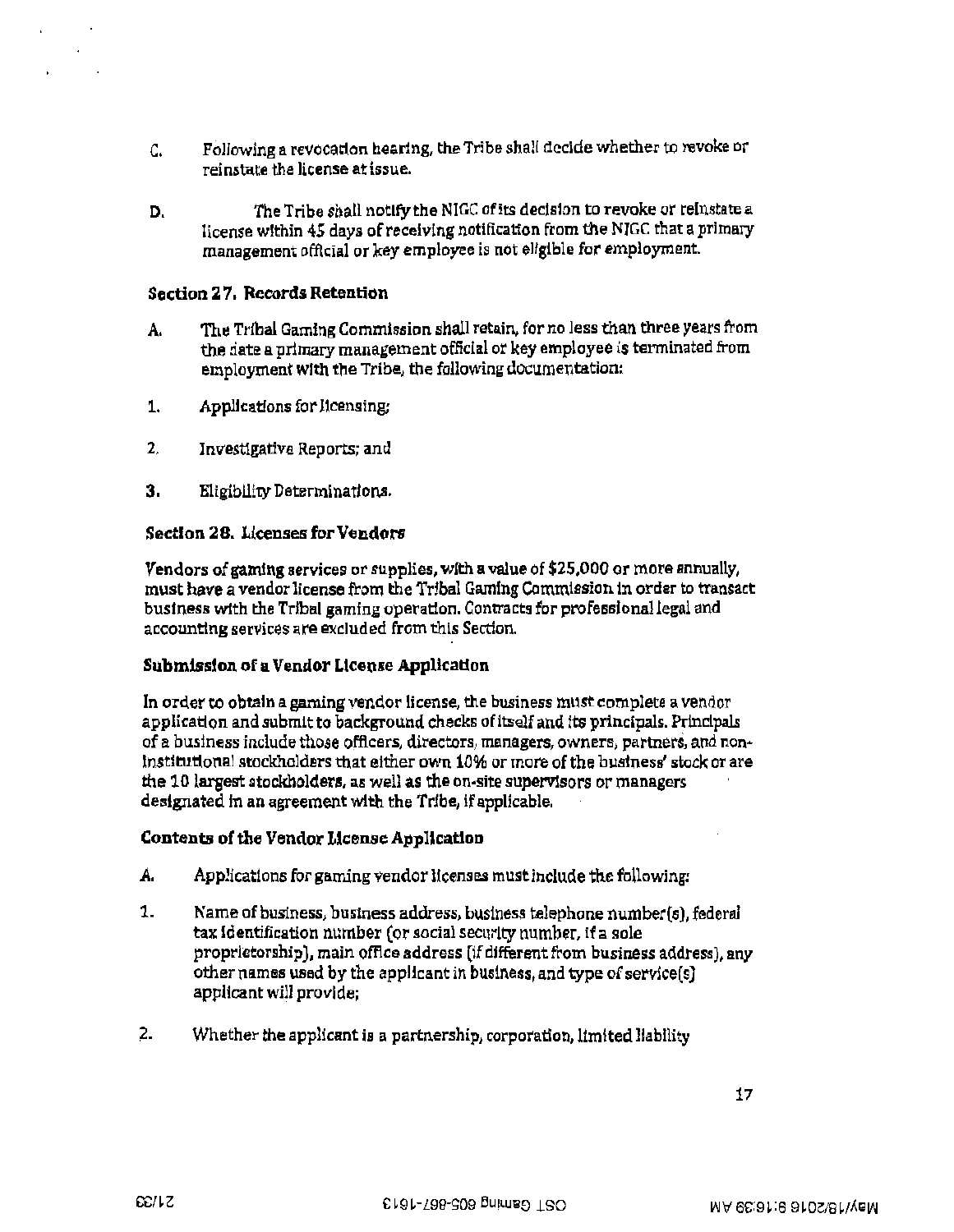company, sole proprietorship or other entity;

- 3, If the applicant 1s a corporation, the state of incorporation and the quallflcation to do business in the State of South Dakota if the gaming operation is in a different state than the state of incorporation;
- 4. Trade name, other names ever used and names of any wholly owned subsidiaries or other businesses owned by the vendor or its prlncipals;
- 5. General description of the business and its activities;
- 6. Whether the applicant will be investing in, or loaning money to, the gaming operation, and, if so, how much;
- *7.* A description of any existing and previous buslness relationships wfth the gamtng Industry generally, including ownership interests in those  $b$ usinesses:
- 8. A list cflndian tribes with which the vendor has an existing or previous business relationship. Jncludlng ownership, financial or management interests ln any non-gaming activity;
- 9. Names, addresses and telephone numbers of three (3) business references with whom the company has regularly done business for the last five (5) years;
- 10. The name and address of any licensing or regulatory agency with which the business has flied an application for a license or permit related to gaming. whether or not such license or permit was granted;
- 11. If the business has ever had a license revoked for any reason, the circumstances involved;
- 12. A list oflawsuits to which the business has been a defendant. Including the name and address of the court involved, and the date and disposition, if anyi
- 13. A list the business' funding sources and any liabilities of \$50,000 or more;
- 14. A list of the principals of the buslness, their social securtty numbers, addresses, telephone numbers, titles, and percentage of ownership in the company; and
- 15. Any further information the Tribe deems relevant.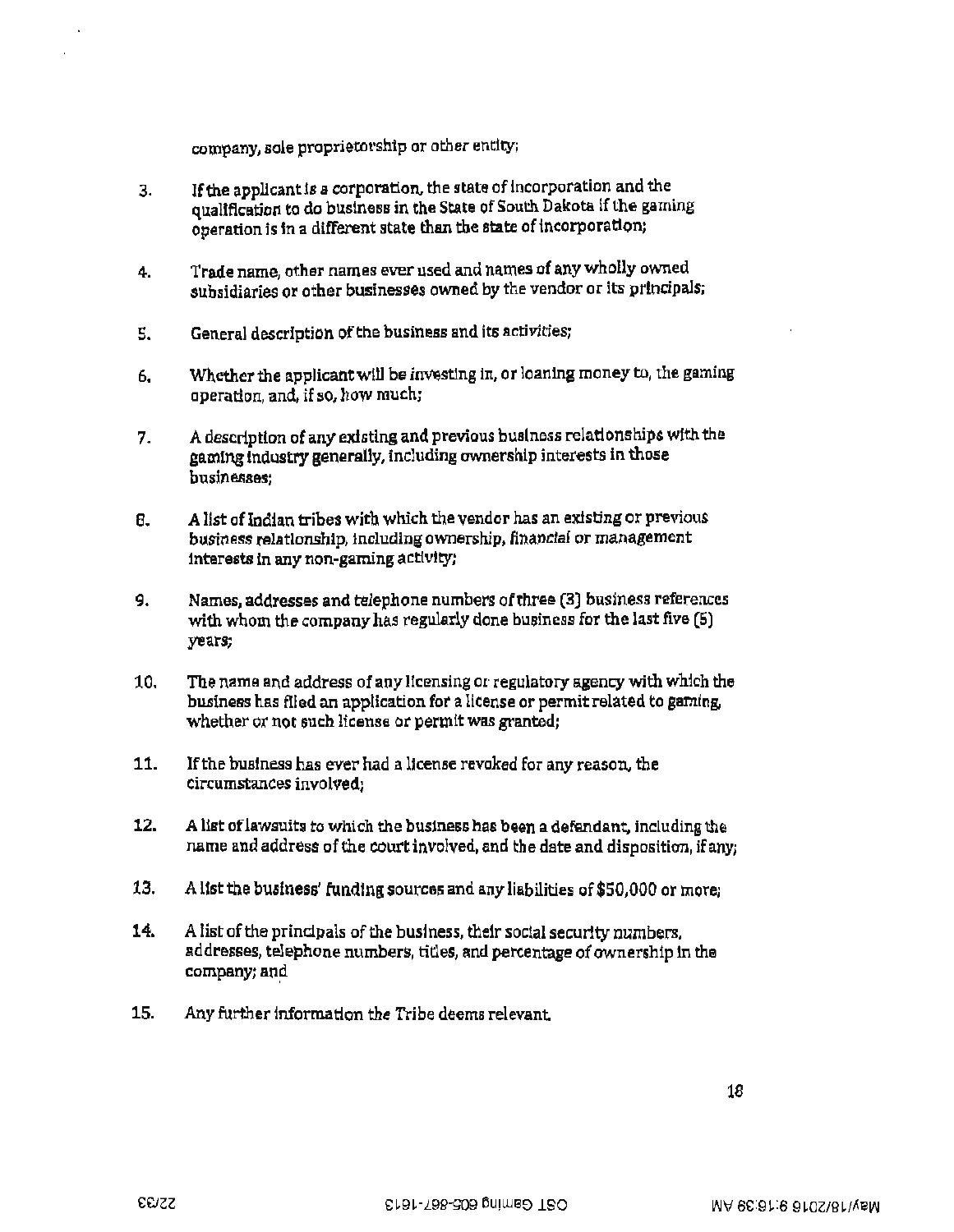B. The following notice shall be placed on the application form for a vendor and its principaJs:

Inclusion of false or mtsleadtng information in the vendor application may be grounds for denial or revocation of the Tribe's vendor license.

C. A vendor may submit to the Tribal Gaming Commission a copy of a recent license application to another jurisdiction if it contains the information listed above. The vendor will be required to submit, in writing, any changes in the information since the other license application was filed, and any Information requested by the Tribe not contained in the other application.

## Section 29. Vendor Background Investigations

The Tribal Gaming Commlssion shall employ or othetwise engage an investigator to complete an investigation of a gaming vendor. This investigation shall include, at a minimum, the following steps:

- A. Verification of the vendor's business' incorporation status and qualifications co do business ln the state where the gaming operation is located;
- B. Obtaining a business credit report, if available, and conducting a Better Business Bureau check on the vendor;
- C. Conducting a check of the vendor's business' credit history:
- D. Galling and questioning each of the references listed in the vendor application; and
- E. Conducting an Investigation of the principals of the vendor's business, including facilitating a crimlnal history check, obtaining criminal history check results, obtaining a credit report, and interviewing the personal references listed.

### Section 30. Vendor License Fees

The Tribe may charge a license fee, to be set by the Tribal Gaming Commlssion, to cover 1ts expenses tn investigating and licensing vendors of the gaming operation.

## Section 31. Vendor Background Investigation Reports

The investigator shall complete an investigative report covering each of the steps taken in the background investigation of the gaming vendor and its principals, and present 1t to the Tribal Gaming Commission.

## Section 32. Exemption for Vendors Licensed by Recognized Regulatory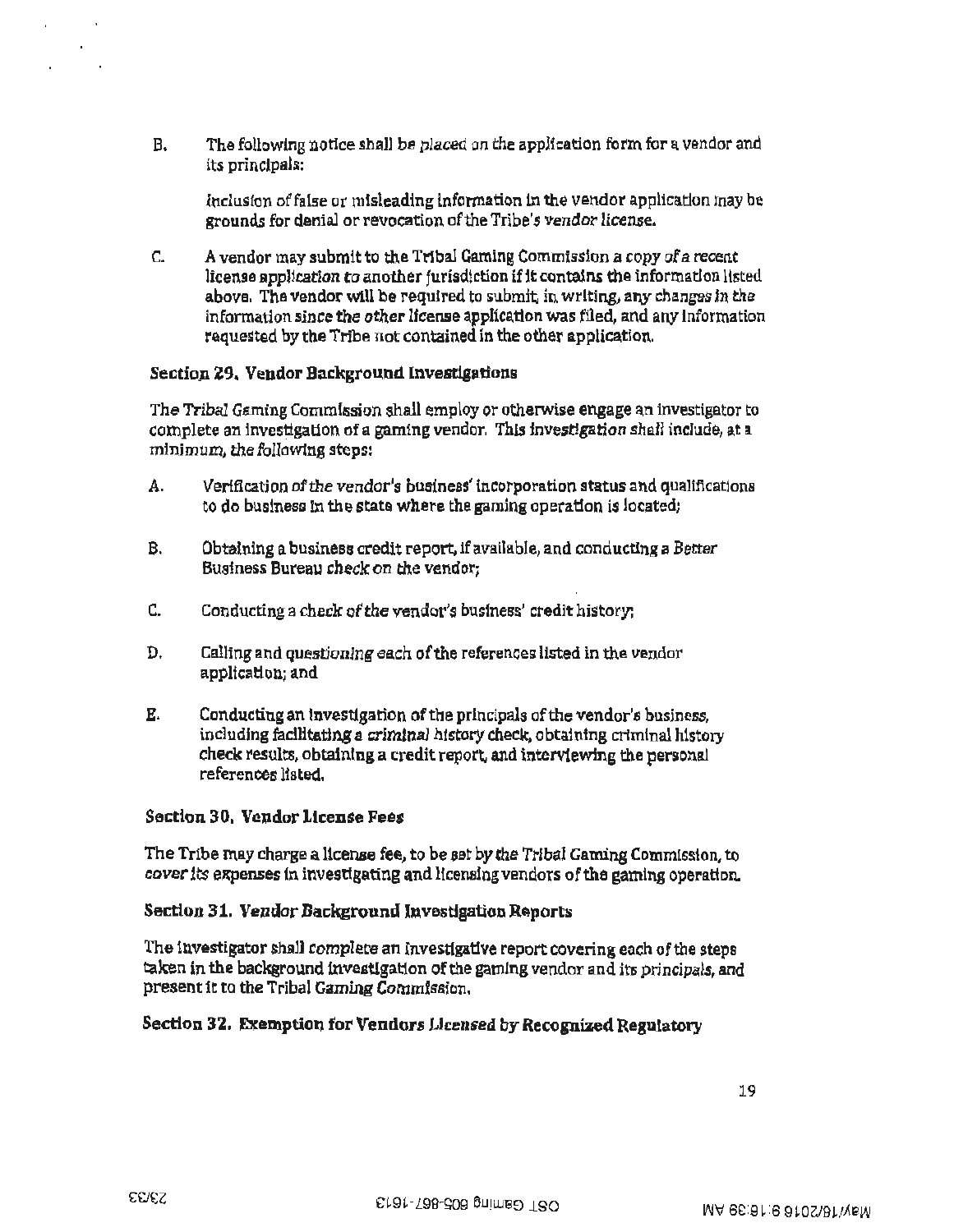## **Authorities**

L.

 $\ddot{\phantom{1}}$ 

The Tribal Gaming Commission may adopt regulations naming specific licensing authorities that it recognizes and may authorize exemptions to the vendor licensing process for vendors who have received a license from one of the named regulatory *authorities* 

## Section 33, Effective Date

This ordinance shall take effect immediately upon its approval by the NIGC Chair.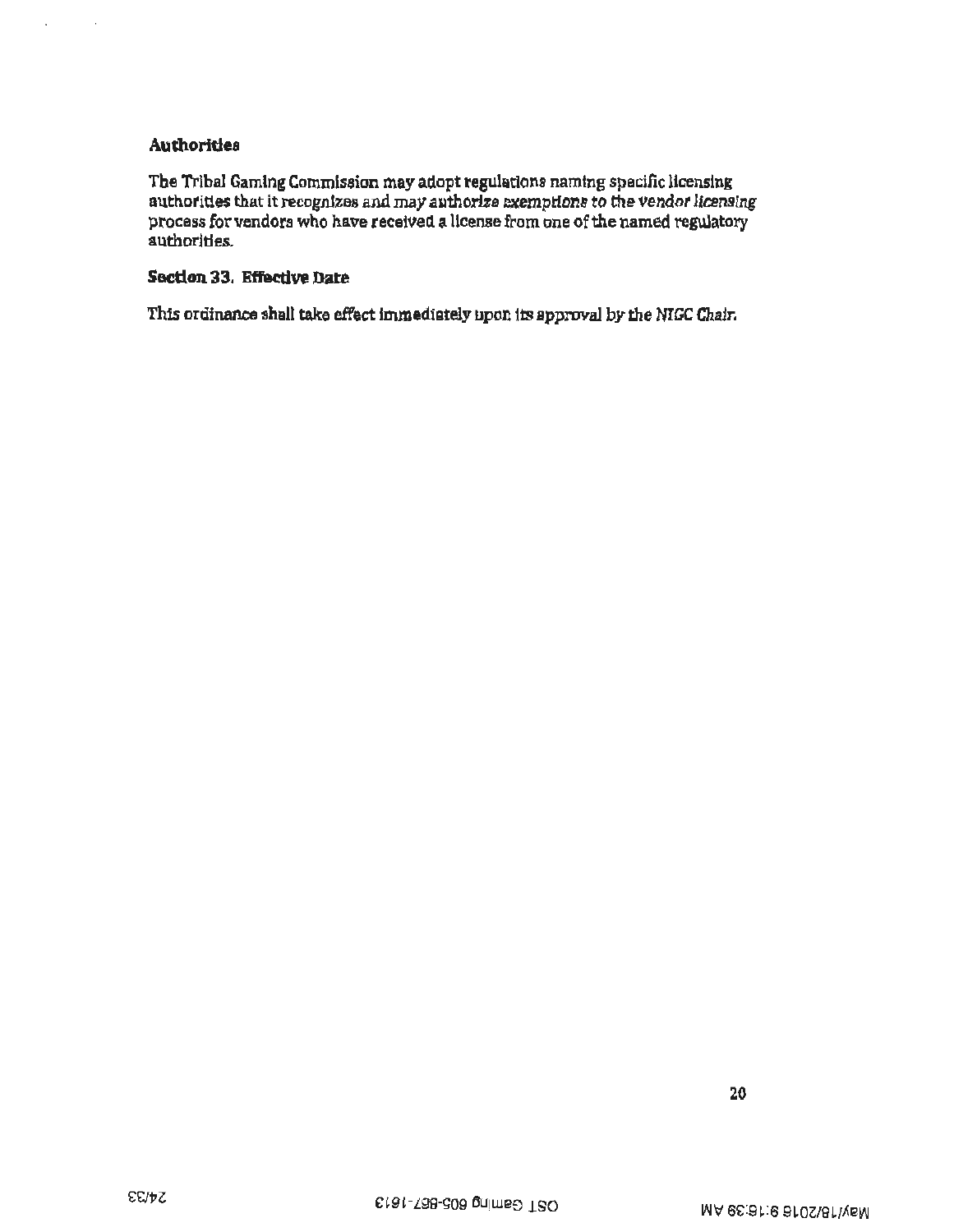#### ORDINANCE OF taE OGLALA SIOUX TRIBAL COUNCIL OF THE OGLALA SIOUX TRIBE (An Unincotporated Tribe)

ORDINANCE THE OGLALA SIOUX TRIBE APPROVING TECHNICAL CORRECTIONS TO THE OGLALA SIOUX TRIBE AMENDED GAMING ORDINANCE; ORDINANCE NO. 14-41.

WHEREAS, the Oglala Sioux Tribe has adopted its Constitution and By-Laws by referendum vote on December 14,1935, in accordance with Section 16 of the Indian Reorganization Act (25 U.S.C. sac. 476), and under Article III of the Constitution, the Oqlala Siouk Tribal Council is the governing body of the Oglala sioux Tribe; and

WHEREAS, the Tribal Council has the power to protect and promote the health and general welfare of the Oglala Sioux Tribe and its membership, pursuant to Article IV. Section 1 (w), of the Tribal Constitution, and

WHEREAS, the Oqlala Sioux Tribe has enacted a Tribal Gaming Ordinance 14-41, which was approved by the National Indian Gaming Commission pursuant to the Indian Gaming Regulatory Act on December 15, 2014, and

WHEREAS, there is a need to make technical corrections to the Oqlaia Sioux Tribe amended Gaming Ordinance, now

THEREFORE BE IT ORDAINED, that the Tribal Council makes the following technical corrections to Ordinance No. l4-4l, as follows:

- In Section 12(C)(1) line 4 after the term "Associate Member," strike the term "the Initial Commissioner" and insert the term "the Executive Secretary" in its place, and
- In Section 13 (C) line 3 strike the word "and" at the end of the sentence and insert the word " $or$ " in its place;

, and

BE IT FURTHER RESOLVED that the Tribal President shall submit these changes to the National Indian Gaming Commission pursuant to the Indian Gaming Regulatory Act, 25 u.s.c. sec. 2705, 2710.

#### C-E-R-T-I-F-I-C-A-T-I-0-N

I, as the undersigned Secretary of the Oglala Sioux Tribal Council of the Oglala Sioux Tribe, hereby certify that this Ordinance was adopted by a vote of! 17 For; 0 Against; Q Abstain; and *Q* Not Voting; during a REGULAR SESSION held on the 30TH day of JANUARY, 2015.

25/33

 $\overline{a}$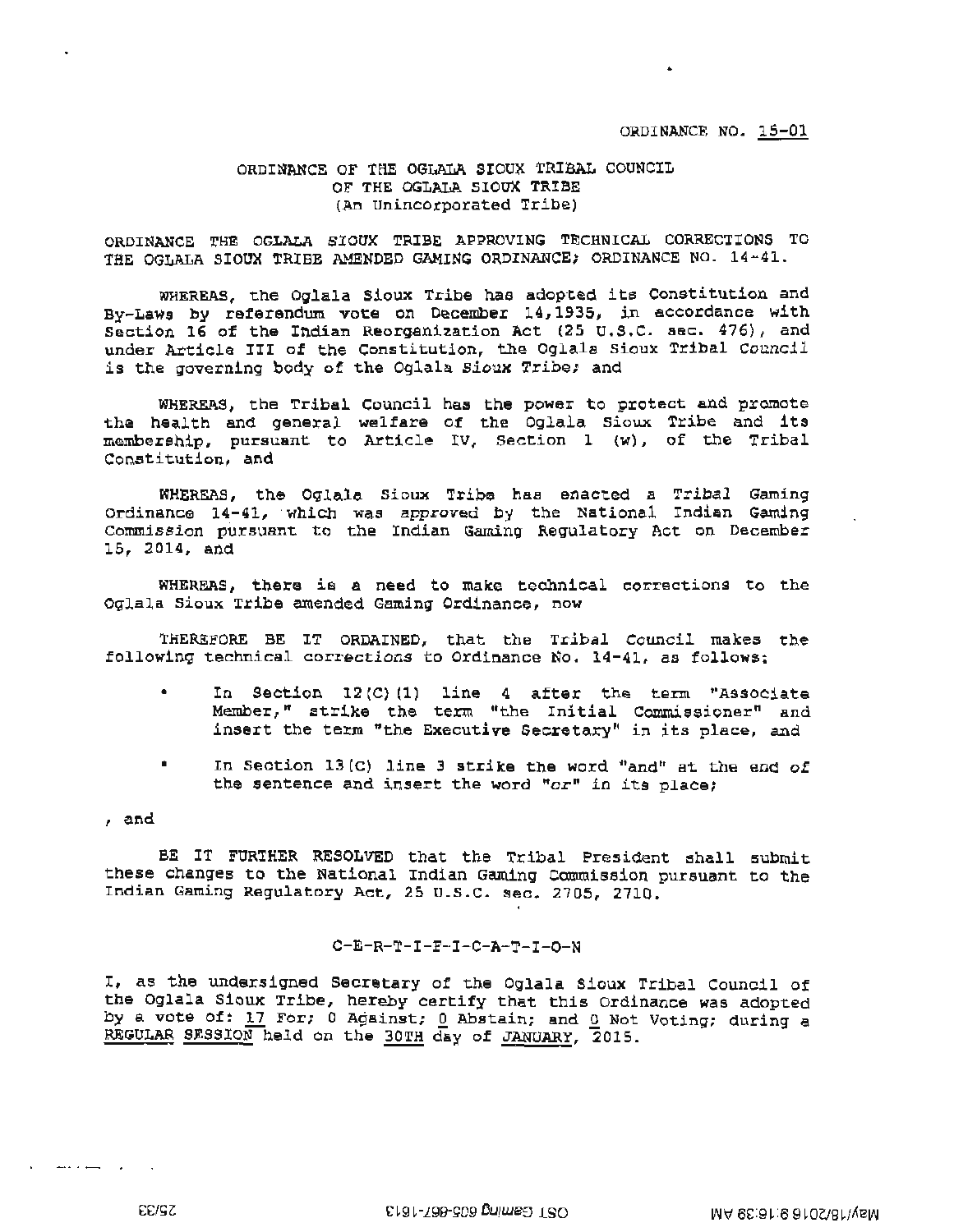ORDINANCE NO. 15-01 Page Two

 $\epsilon$ 

Engle RHONDA TWO EAGLE

Secretary<br>Oglala Sioux Tribe



 $A-T-T-E-S-T$ :

Flode **BIRD STEELE** r. T. Gra JŌHN President

Oglala Sioux Tribe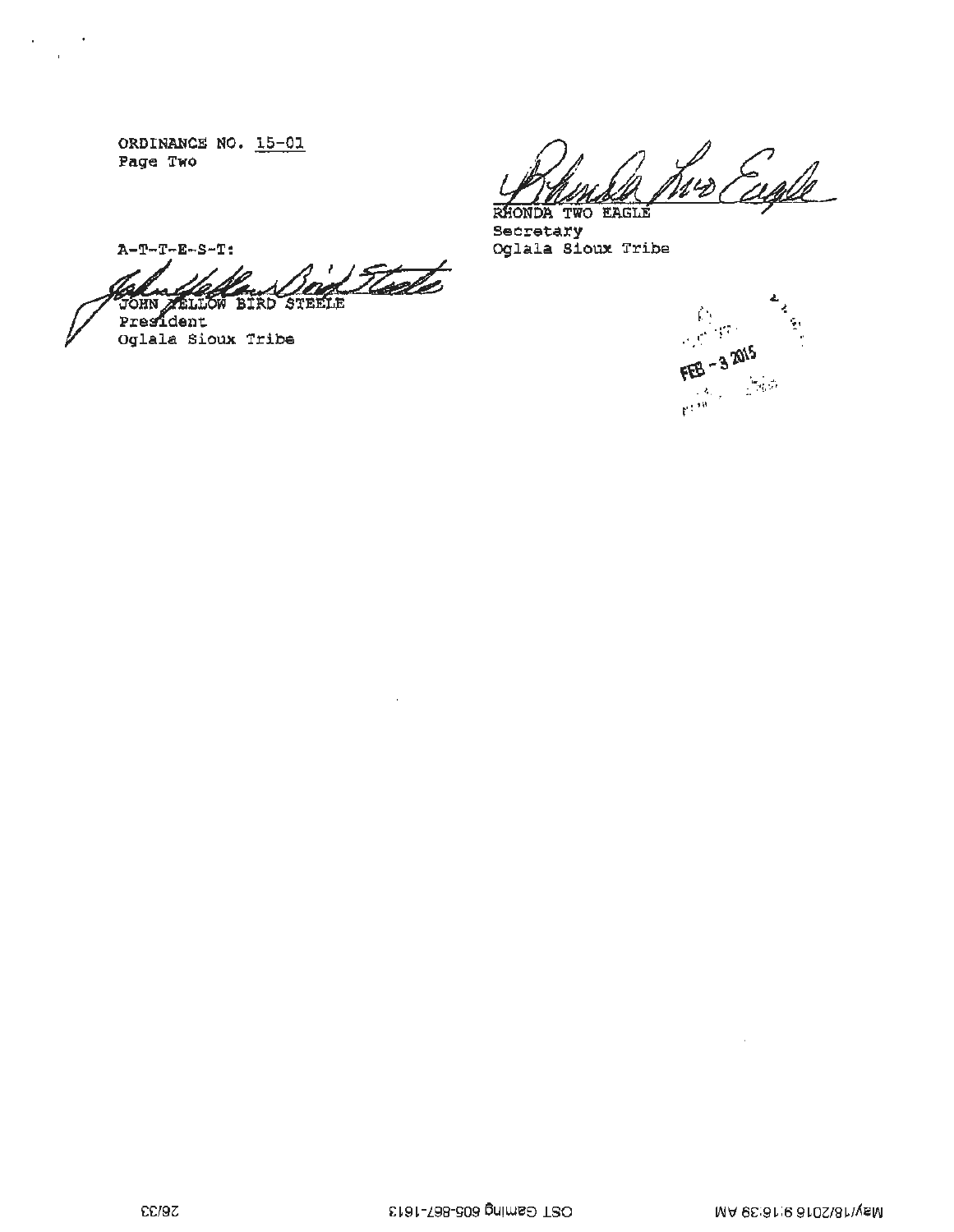ORD!NANCE NO. 15-12

### ORDINANCE OF THE OGLALA SIOUX TRIBAL COUNCIL OF THE OGLALA SIOOX TRIBE (An Unincorporated Tribe )

ORDINANCE OF THE OGLALA SIOUX TRIBE APPROVING TECHNICAL CORRECTIONS TO THE OGLALA SIOUX TRIBE AMENDED GAMING ORDINANCE; ORDINANCE NO. 14-41.

WHEREAS, the Oglala Sioux Tribe has adopted its Constitution and By-Laws by referendum vote on December 14, 1935, in accordance with section 16 of the Indian Reorganization Act (25 USC section 476), and under article 3 of the Constitution, the Oglala Sioux Tribal Council is the governing body of the Oglala Sioux Tribe, and

WHEREAS, the Tribal Council has the power to protect and promote the health and general welfare of the Oglala Sioux tribe and its membership, pursuant to Article 4, Section 1 (W), of the Tribal Constitution, and

WHEREAS, the Oglala Sioux Tribe has enacted Tribal Gaming Ordinance No. 14~41, which was approved by the National Inctian Gaming Commission pursuant to the Indian Gaming Regulatory Act on December 15,2014, and

WHEREAS, there is a need to make technical corrections to the Oglala Sioux Tribe Amended Gaming Ordinance Section 13A, now

THEREFORE BE IT ORDAINED, that the Tribal Council makes the following technical corrections to Ordinance No.  $14-41$ , as follows: Existing Section 13 paragraph A shall be struck and replaced with the following paragraph-A.

1. The following persons are not eligible to serve as Commissioners: Tribal Council members, while serving as such; primary management officials of the gaming operation, while serving as such; gaming contractors (including any principle of a management} or other contracting eompany) ;persons directly related to, or sharing a residence with any of the above.

2. Persons ineligible to be key employees er primary management officials.

3. Employees of the gaming operation, while serving as such.

4. Non-tribal members previously convicted of any felony or misdemeanor offense of embezzlement, theft or any other money related or honesty related misdemeanor offense, such as fraud cannot serve resident Commissioner.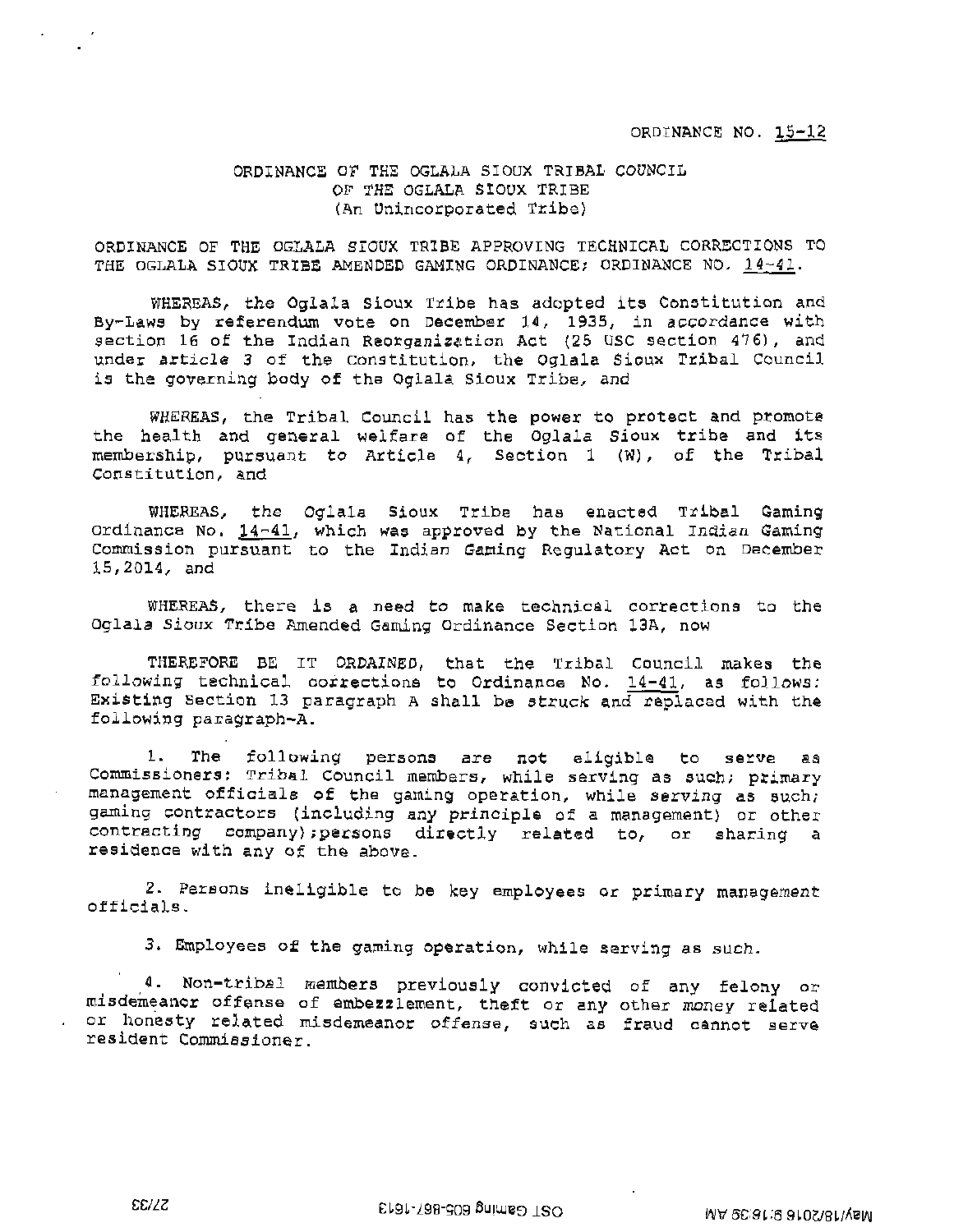ORDINANCE NO. 15-12 Page Two

5. Tribal members previously convicted of any misdemeanor offense of embezzlement, theft or any other offense related to money or honesty will only be allowed to serve as a Commissioner if 10 or more years has passed (which the Tribal Council finds to be a significant amount of time) provided that the person is determined by election board to now be of trustworthy character.

6. The Tribal Election Board shall require criminal history check to be conducted by appropriate law enforcement agencies for each Commissioner candidate prior to election; shall review the candidates criminal history check results; and shall make an appropriate eligibility determination before certifying an individual to be placed upon the ballot for the position of Commissioner, and

BE IT FURTHER ORDAINED, that the Tribal President shall submit these changes to the National Indian Gaming Commission pursuant to the Indian Gaming Regulatory Act, 25 USC Section 2705, 2710.

#### $C- E- R- T- T- F- T- C- A- T- T- O-N$

I, as the undersigned Secretary of the Oglala Sioux Tribal Council, of the Oglala Sioux Tribe hereby certify that this Ordinance was adopted by a vote of: 15 For; 1 Against; 0 Abstain; and 0 Not Voting; during a REGULAR SESSION held on the day of JULY, 2015.

Anne dans Cagle, Dans Cagle

 $A-T-T-E-S-T:$ 

Secretary RHONDA TWO EAG Sioux Tribe

HN YEZLOW BIRD STEELE

Presidént Oglala Sioux Tribe

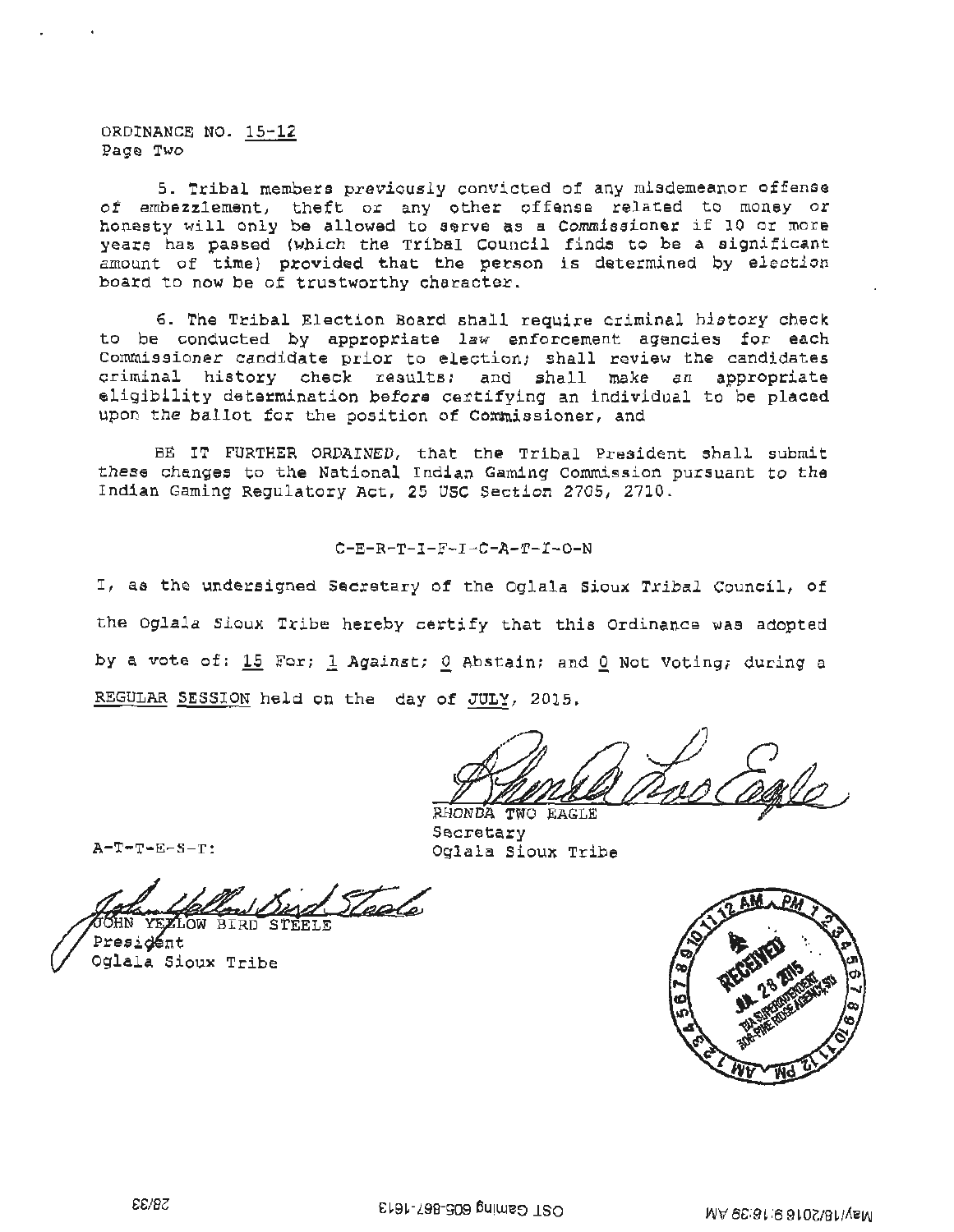### ORDINANCE OF THE OGLALA SIOUX TRIBAL COUNCIL OF THE OGLALA SIOOX TRIBE (An Onincorporated Tribe)

ORDINANCE OF THE OGLALA SIOUX TRIBAL COUNCIL OF THE OGLALA SIOUX TRIBE TO ENACT AMENDMENTS TO ORDINANCE NO. 14-41, THE TRIBAL GAMING REGULATORY ORDINANCE OF THE OGLALA SIOUX TRIBE TO AUTHORIZE, GOVERN AND REGULATE CRAPS, ROULETTE AND KENO, CONSISTENT WITH THE TRIBAL-STATE COMPACT WITH THE STATE OF SOUTH DAKOTA, ON THE TRIBE'S INDIAN LANDS IN SOUTH DAKOTA IN COMPLIANCE WITH THE INDIAN GAMING REGULATORY ACT, 25 U.S.C. SECTIONS 2701 ET SEQ.

WHEREAS, the Oglala Sioux Tribe has adopted its Constitution and By-Laws by referendum vote on December 14, 1935, in accordance with Section 16 of the Indian Reorganization Act of 1934 (25 u.s.c. § 476), and under Article III of the Constitution, the Oglala Sioux Tribal Council is the governing body of the Oglala Sioux Tribe, and

WHEREAS, the Tribal Council has power to protect and promote the minano, the final comment has power to profect and promote the<br>health and general welfare of the Oglala Sioux Tribe and its membership, pursuant to Article IV, Section 1(w), of the Tribal<br>Constitution, and

WHEREAS, the Tribal Council has the power to manage the economic affairs of the Tribe and to regulate the conduct of trade and the use and disposition of property on the Pine Ridge Indian Reservation, pursuant to Article IV, Sections 1 (f) and  $l(m)$ , of the Tribal Constitution, and

WHEREAS, the Tribal Council has power over the use, disposition, sale, lease, or encumbrance of tribal lands, pursuant to Article IV, Section 1 (c), and Article X of the Tribal Constitution, and

WHEREAS, the State of South Dakota has authorized three new games for Deadwood, South Dakota effective July 1, 2015, that is: Craps Roulette, and Keno; SDCL 42-7B-1; ARSD 20-18, et seq., and

WHEREAS, the Tribal-State Compact, Sections 3. 1 & 4.l authorizes the operation of Class III gaming on a basis at least as stringent as South Dakota law, including Craps, Roulette, and Keno, and

WHEREAS, the Tribal Council of the Oglala Sioux Tribe desires to enact this Ordinance as an Amendment to Ordinance No. 14-41 the Tribal Gaming Regulatory Ordinance of the Oglala Sioux Tribe to authorize, govern and regulate the operation of Craps, Roulette and Keno, consistent with the Tribal-State Compact with the State of South Dakota, on the tribe's Indian lands in compliance with the Indian Gaming Regulatory Act, 25 U.S.C. Sections 2701 et seq., now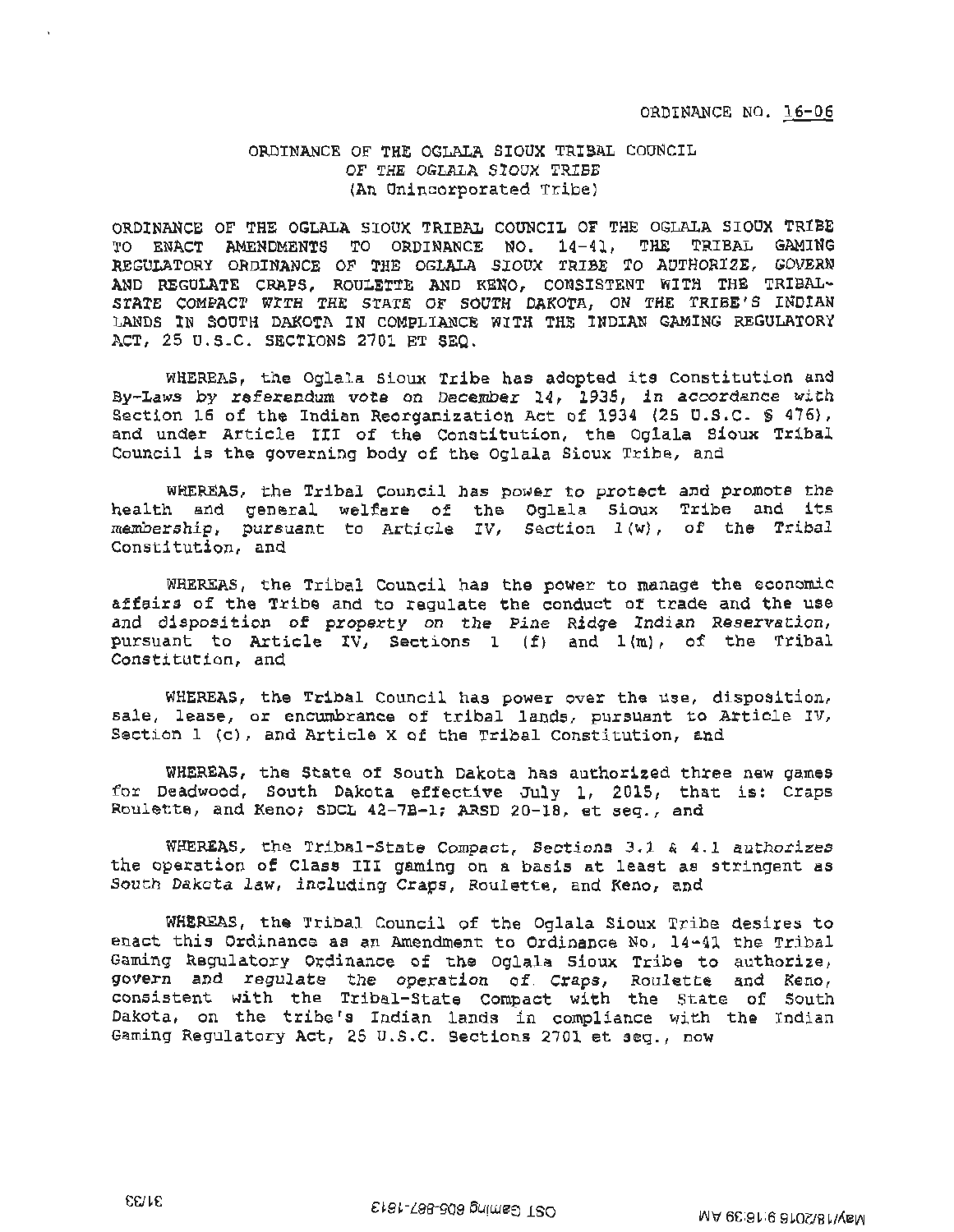ORDINANCE NO. 16-06 Page Two

THEREFORE BE IT ORDAINED, that the Tribal Council approves the Oglala Sioux-State of South Dakota Tribal-State Compact Amendment to authorize the Oglala Sioux Tribe to conduct, govern and regulate the operation of Craps, Roulette, and Keno pursuant to tribal law and regulation in a manner at least as stringent as the standards for such games established by South Dakota law and regulation, and

BE IT FURTHER ORDAINED, that the Tribal Council of the Oglala Sioux Tribe enacts this Ordinance No.  $16-06$  to amend Ordinance No. 14-41, the Tribal Gaming Regulatory Ordinance Of the Oglala Sioux Tribe, to authorize, govern and regulate the operation of Craps, Roulette, and Keno, consistent with the Tribal-State Compact with the State of South Dakota and in a manner at least as stringent as state law and regulation, on the tribe's Indian lands in South Dakota in compliance with the Indian Gaming Regulatory Act, 25 U.S.C. Sec. 2701 et seq., and

BE IT FURTHER ORDAINED that a new Section 4.A shall be added to Section 4 of the Tribal Gaming Regulatory Ordinance of the Oglala Sioux Tribe, Ordinance No. 14-41, to authorize, govern and regulate the operation of Craps, Roulette, and Keno on the Indian lands of the Oglala Sioux Tribe in South Dakota as follows:

 $"A.$ The Tribe shall operate Craps, Roulette, and Keno pursuant to this Ordinance and the Tribal-State Compact. The Tribal Gaming Commission shall promuigate regulations to ensure that the operation of Craps, Roulette and Keno proceeds under tribal law on a basis as stringent as required by state law and regulations applicable to such games as played in Deadwood, South Dakota; SDCL 42-7B-1 & 42-7B-7; ARSD 20-18, et seq.;"

$$
\texttt{C-E-R-T-I-F-I-C-A-T-I-O-N}\\
$$

I, as undersigned Secretary of the Oglala Sioux Tribal Council of the Oglala Sioux Tribe hereby certify that this Ordinence was adopted by the vote of: 13 for: 0 against; 0 abstaining; 1 not voting during a REGULAR SESSION held on the lOTH day of MARCH, 2016.